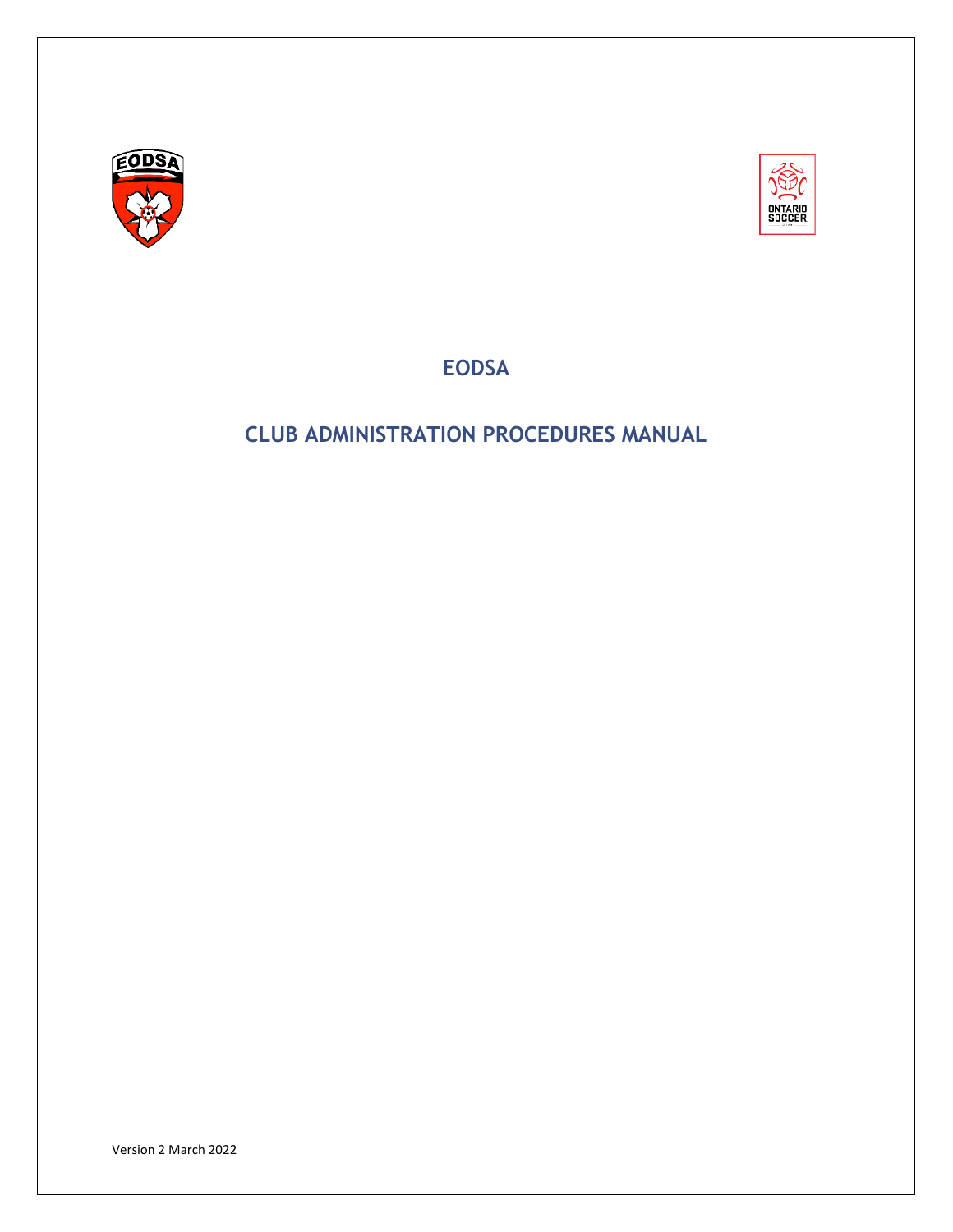# **Contents**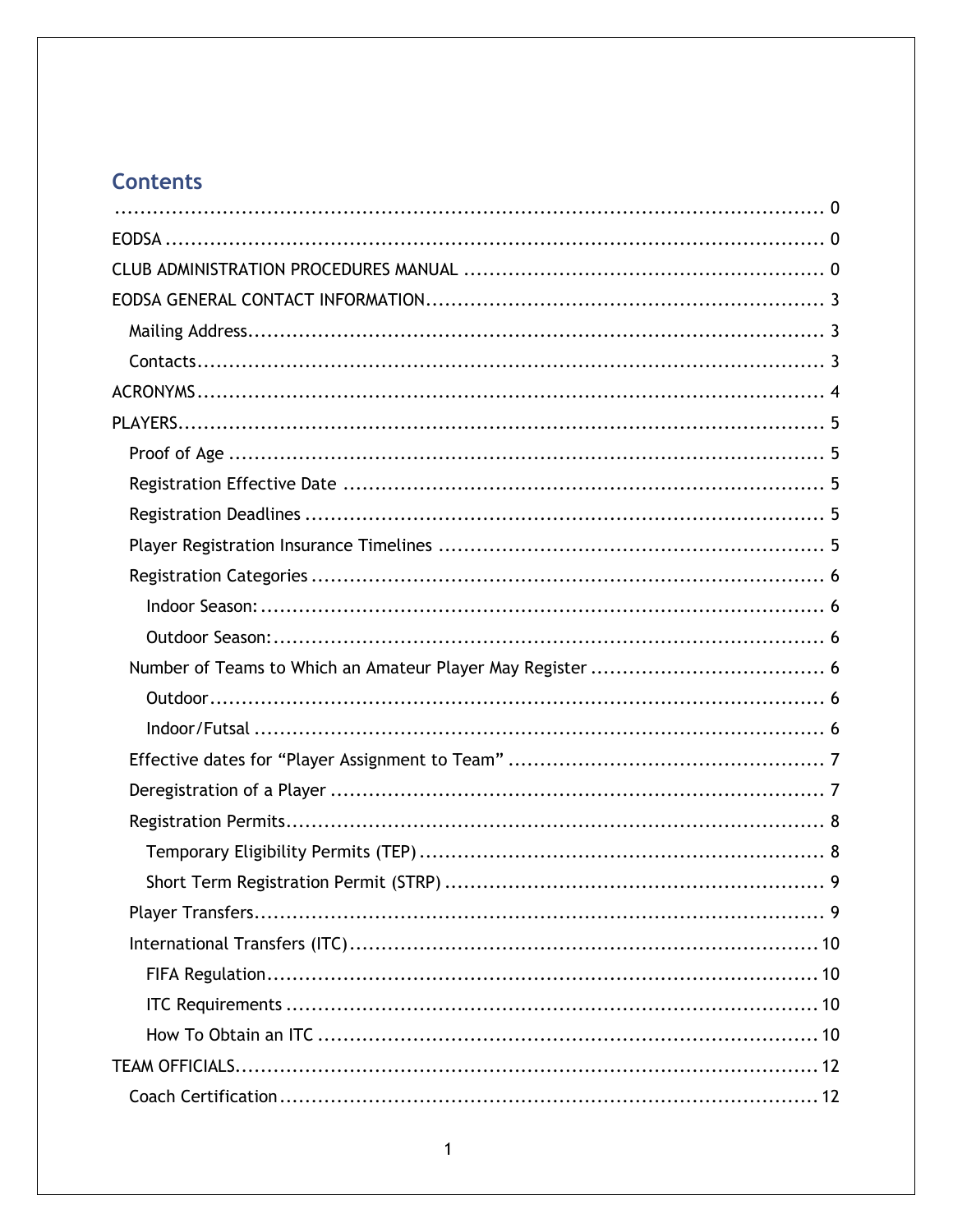| General Information for Using the Ontario Soccer CTMS system 17 |
|-----------------------------------------------------------------|
|                                                                 |
|                                                                 |
|                                                                 |
|                                                                 |
|                                                                 |
|                                                                 |
|                                                                 |
|                                                                 |
|                                                                 |
|                                                                 |
|                                                                 |
|                                                                 |
|                                                                 |
|                                                                 |
|                                                                 |
|                                                                 |
|                                                                 |
|                                                                 |
|                                                                 |
|                                                                 |
|                                                                 |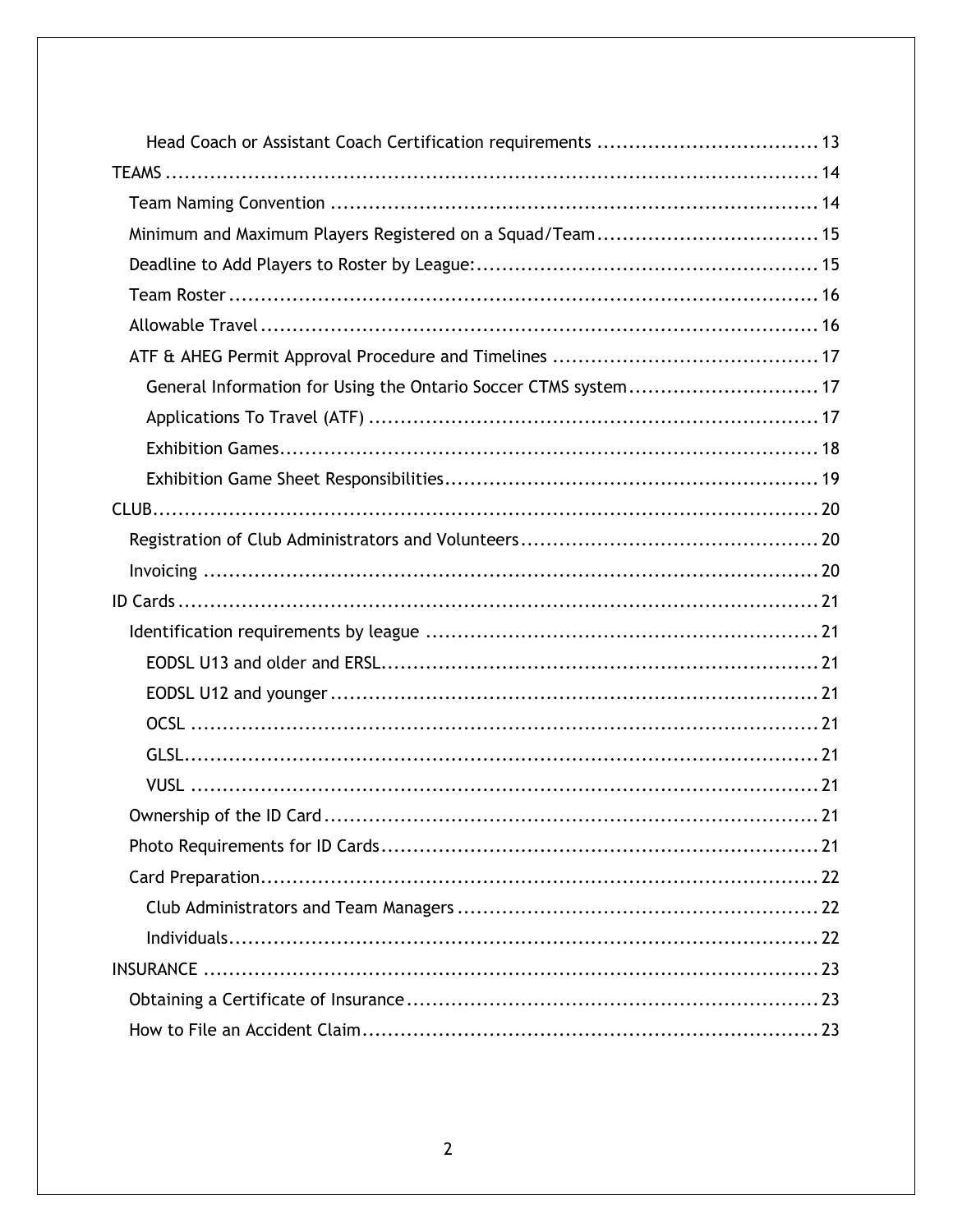# <span id="page-3-0"></span>**EODSA GENERAL CONTACT INFORMATION**

# <span id="page-3-1"></span>**Mailing Address**

MO23 – 110 Didsbury Road, Kanata, ON K2T 0C2

## <span id="page-3-2"></span>**Contacts**

| <b>Executive Director</b>     | Vicki Lowe       | executivedirector@eodsa.ca |
|-------------------------------|------------------|----------------------------|
| <b>Operations Coordinator</b> | Nischala Chauhan | operations@eodsa.ca        |
| District Referee Coordinator  | Dave Smith       | referee@eodsa.ca           |

Office Phone 613-233-6561

Website [www.eodsa.ca](http://www.eodsa.ca/)

This document is a summary of processes for EODSA club administrators. Please visit the [Ontario Soccer website](https://www.ontariosoccer.net/) to review their full [Operational Procedures manual.](https://cdn3.sportngin.com/attachments/document/3f18-1747732/Ontario_Soccer_2022-2023_Operational_Procedures_2022-01-27.pdf#_ga=2.226928222.2100025246.1645035038-1541660428.1640115360)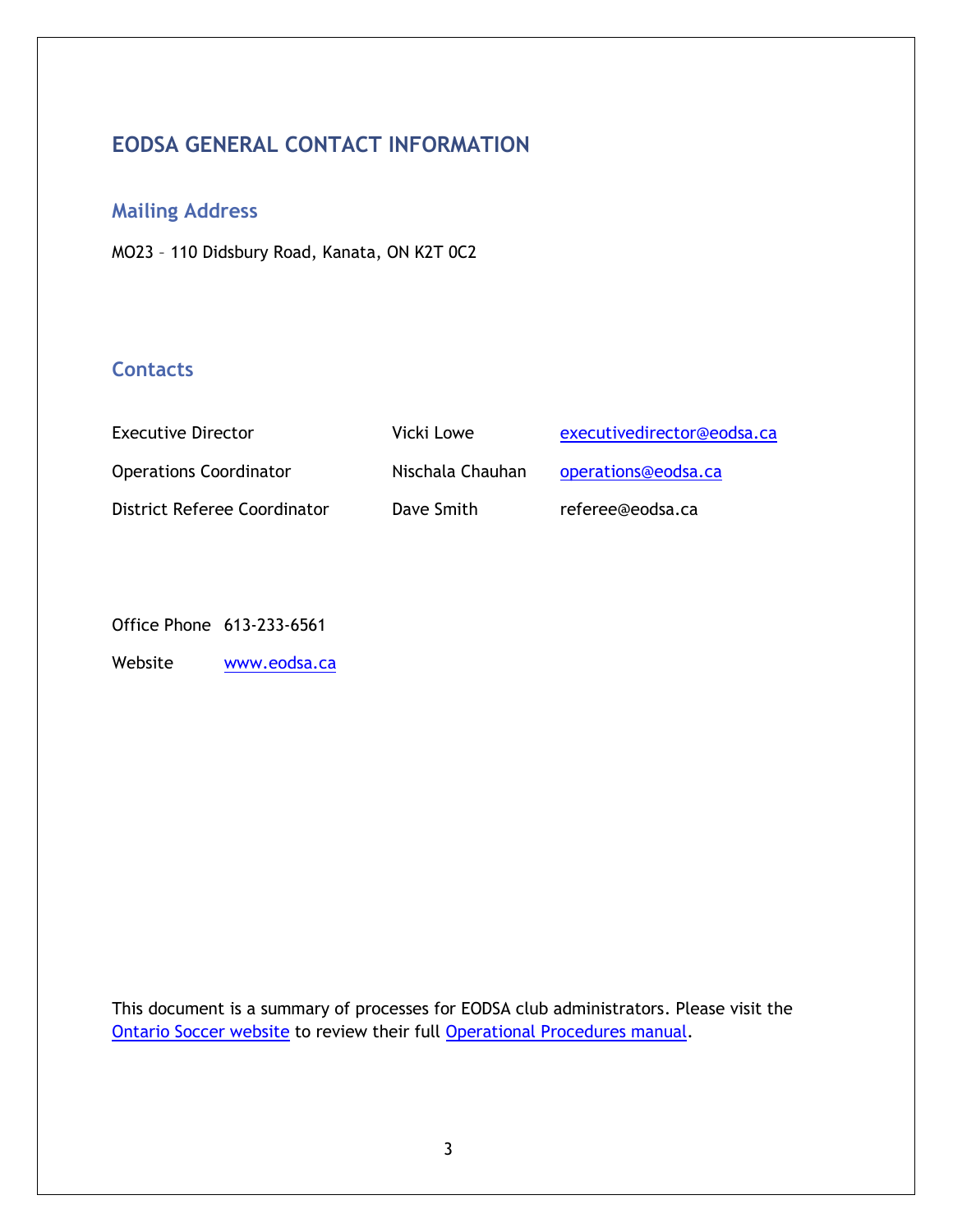# <span id="page-4-0"></span>**ACRONYMS**

- CTMS Competition and Travel Management System owned by Ontario Soccer
- EODSL Eastern Ontario District Soccer League
- ERSL East Region Soccer League
- GLSL Goulbourn Lanark Soccer League
- LTT Learn to Train
- MED Making Ethical Decisions
- MH Making Headway
- NCISL National Capital Industrial Soccer League
- OCSL Ottawa Carleton Soccer League
- OS Ontario Soccer
- OSCAR Ontario Soccer Registration System
- RIS Respect in Soccer
- SFL Soccer for Life
- STRP Short Term Registration Permit
- TEP Temporary Eligibility Permit
- TRR Team Roster Report from Ontario Soccer Oscar registration system
- YOB Year of Birth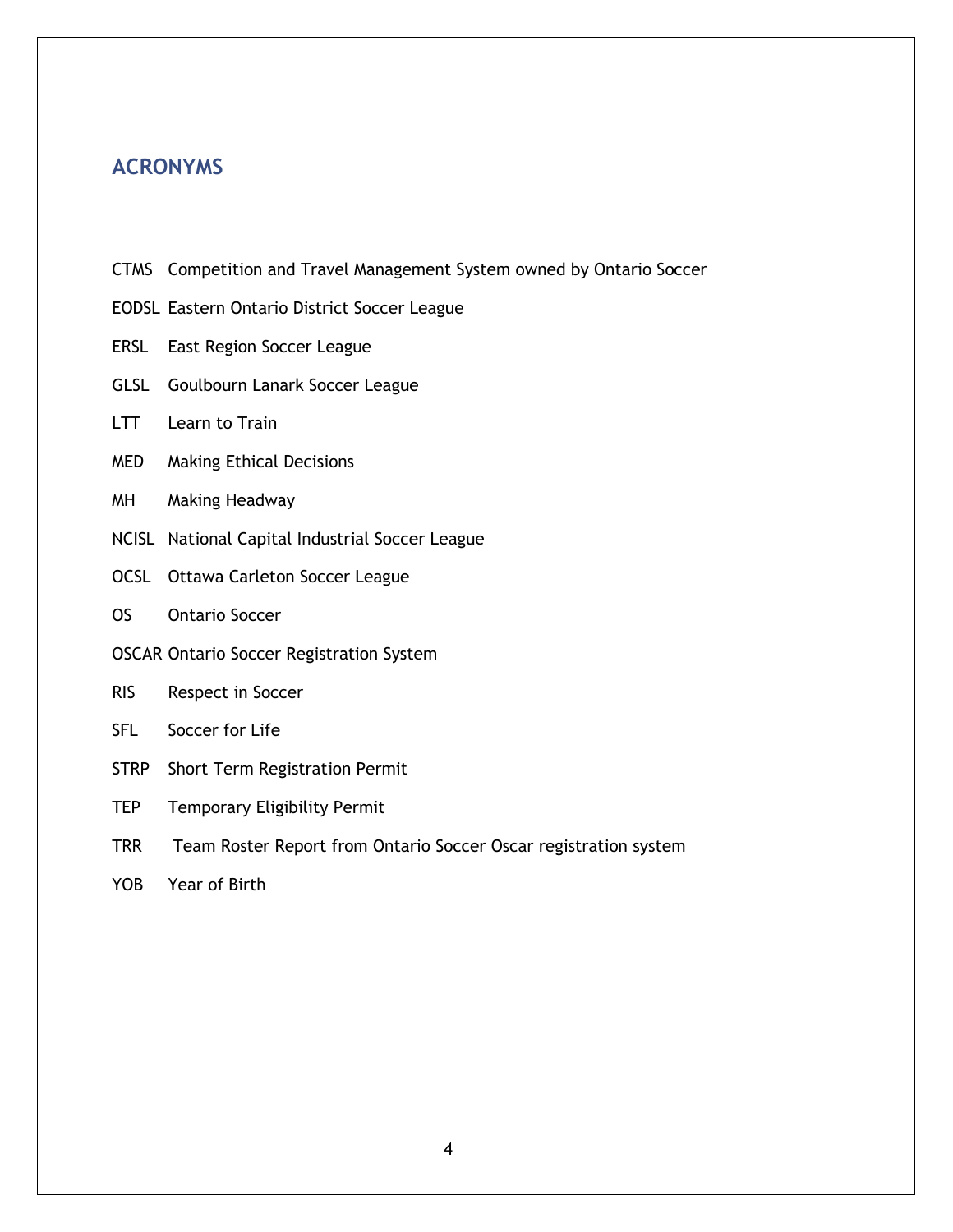## <span id="page-5-0"></span>**PLAYERS**

#### <span id="page-5-1"></span>**Proof of Age**

It is the responsibility of the Club Administrator to verify players' proper names and dates of birth. Proof of birth must be provided when a player registers with a Club for the first time. Copies of proof-of-birth documents should not be retained for privacy reasons but may be requested by the District and must be provided to the District through the Club upon request. Acceptable Proof of Age documents include birth certificate, passport, driver's license, Ontario photo health card, baptismal certificate and any other document which is acceptable to the government of Ontario.

#### <span id="page-5-2"></span>**Registration Effective Date**

The effective date (the date on which the player is eligible to commence playing) is the day the player has been registered into Oscar. However, development and competitive players must be District approved in Oscar before they are eligible to play in competitions.

### <span id="page-5-3"></span>**Registration Deadlines**

A minimum of 11 players must be registered to a Youth provincial or Youth regional roster by April 15<sup>th</sup> of the current outdoor season.

A minimum of 14 players must be registered in the system for OPDL teams by February 1 of the current outdoor season for OPDL teams.

## <span id="page-5-4"></span>**Player Registration Insurance Timelines**

Insurance coverage will commence for training and/or sanctioned events when the player is registered within the Ontario Soccer registration system (Sports Engine).

A player's designation by its club on an outdoor team is terminated for both competition and training purposes when the player is either released by the club or after December  $31^{st}$ .

A player's designation by its club on an indoor team is terminated for both competition and training purposes when the player is either released by the club or after May  $31<sup>st</sup>$ .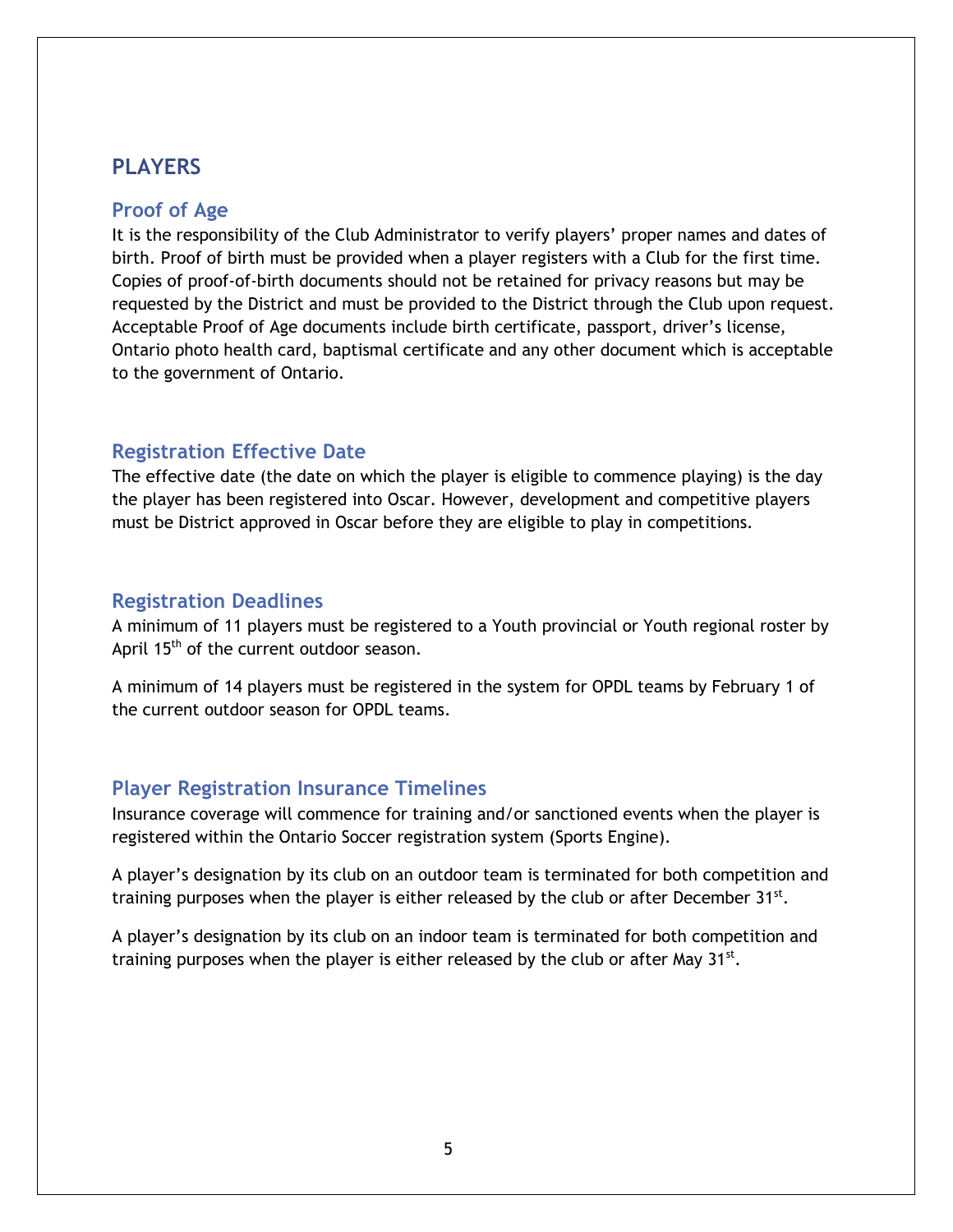# <span id="page-6-0"></span>**Registration Categories**

#### <span id="page-6-1"></span>**Indoor Season:**

**There are no competitive or recreational player classifications for indoor soccer. MI** Mini Indoor Players Age under 12 and under **MI Development** – Mini Indoor Players Age Under 12 and younger, playing in District league **MF** Mini Futsal Players Age under 12 and under **YI** Youth Indoor Players Age under 13 to Under 18 **YI Travel** – Youth Indoor Players Age under 13 to Under 18 playing in District League **YF** Youth Futsal Players Age under 13 to Under 18 **SI** Senior Indoor Players Age 19 and over **SF** Senior Futsal Players Age 19 and over

#### <span id="page-6-2"></span>**Outdoor Season:**

**MO** Mini Players up to the age of under 12 playing 9‐a‐side soccer or smaller **YR** Youth Recreational Players age under 13 to under 18 playing 11‐a‐side soccer **YC** Youth Competitive Players age under 13 to under 18 playing 11‐a‐side soccer in a competitive league **SR** Senior Recreational Players age 19 and over **SC** Senior Competitive Players age 19 and over playing competitive

# <span id="page-6-3"></span>**Number of Teams to Which an Amateur Player May Register**

#### <span id="page-6-4"></span>**Outdoor**

A grassroots player (U12 and younger) may only be registered with one club at any one time.

A youth player who is U13 and older, may register on a maximum of three outdoor teams in each outdoor season, only one of which may be a competitive team.

A senior player may register on an unlimited number of teams in each outdoor season, only one of which may be a competitive team.

#### <span id="page-6-5"></span>**Indoor/Futsal**

A grassroots player (U12 and younger) may only be registered with one club at any one time.

A youth player who is U13 and older, may register on a maximum of three indoor or futsal teams in each indoor season.

A senior player may register on an unlimited number of indoor or futsal teams in each indoor season.

A player may not play for more than one team in the same division, cup, or competition (please refer to the specific League/Tournament/Ontario Cup rules for further stipulations)

If a player is registered as a competitive player and a recreational player, he/she may only play up to a higher-level team from the competitive registration.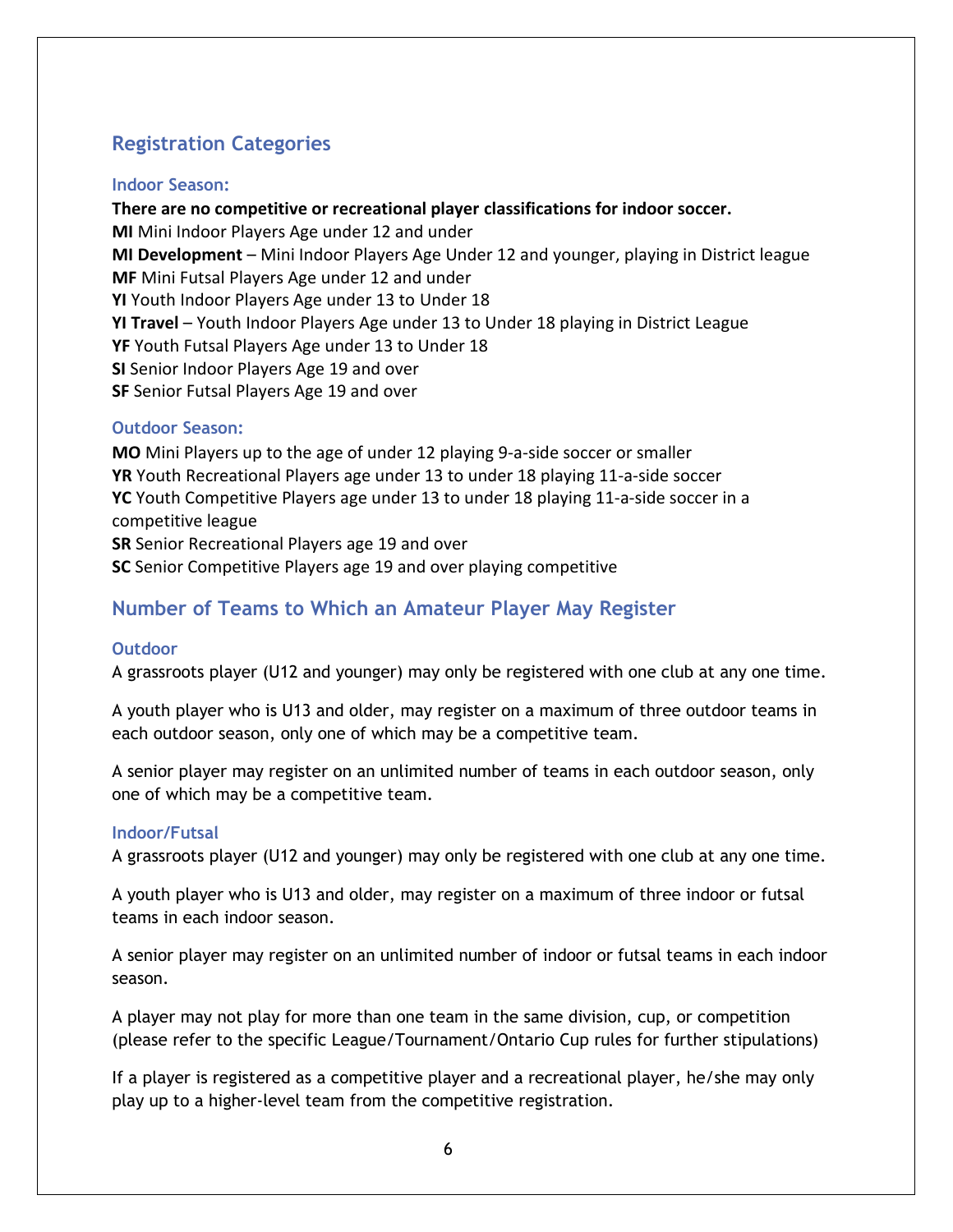OPDL: As outlined by Ontario Soccer, the OPDL season runs for the entire calendar year. Once an OPDL player signs their player agreement, any other current registrations the player holds are to be cancelled. An OPDL player may not hold more than the one registration.

### <span id="page-7-0"></span>**Effective dates for "Player Assignment to Team"**

A registrant's "Player Assignment to Team" for the Outdoor season is terminated on Dec. 31<sup>st</sup> OR when the Club de-registers the player prior to Dec.  $31^{st}$ , whichever comes first. After December 31, an outdoor player is no longer eligible for Ontario Soccer insurance coverage unless a new club registration is attained for either the indoor season or the upcoming outdoor season.

A registrant's "Player Assignment to Team" on an Indoor/Futsal team is terminated on May 31<sup>st</sup> OR when the Club de-registers the player prior to May 31st. After May 31, an indoor player is no longer eligible for Ontario Soccer insurance coverage unless a new club registration is attained for either outdoor or the upcoming indoor season.

### <span id="page-7-1"></span>**Deregistration of a Player**

Players that are registered may be deregistered at any time during the season by using one of the following methods:

- The player is automatically de-registered as at Dec 31 for outdoor and May 31 for indoor or futsal.
- The player is deregistered by the club in the Ontario Soccer registration system, effective the date the system validates the deregistration.

Deregistration in Oscar by the club should fall under one of the following two categories:

- Switch the player's status on the roster to Inactive if player was registered, played at least part of the season, and the player is either no longer playing, or is not playing for that team but is still training with the club. (Inactive status will also apply to players who transfer to another club).
- Switch the player's status on the roster to Removed if the player was registered accidentally.

Following best practices, the club forwards an Ontario Soccer Transfer/De-Registration form when a competitive player is de-registering and/or transferring to another club. The form must be signed by the releasing club's administrator and then forwarded to the District for validation. The releasing club then inactivates the player in the system and the new club registers the player to the new team.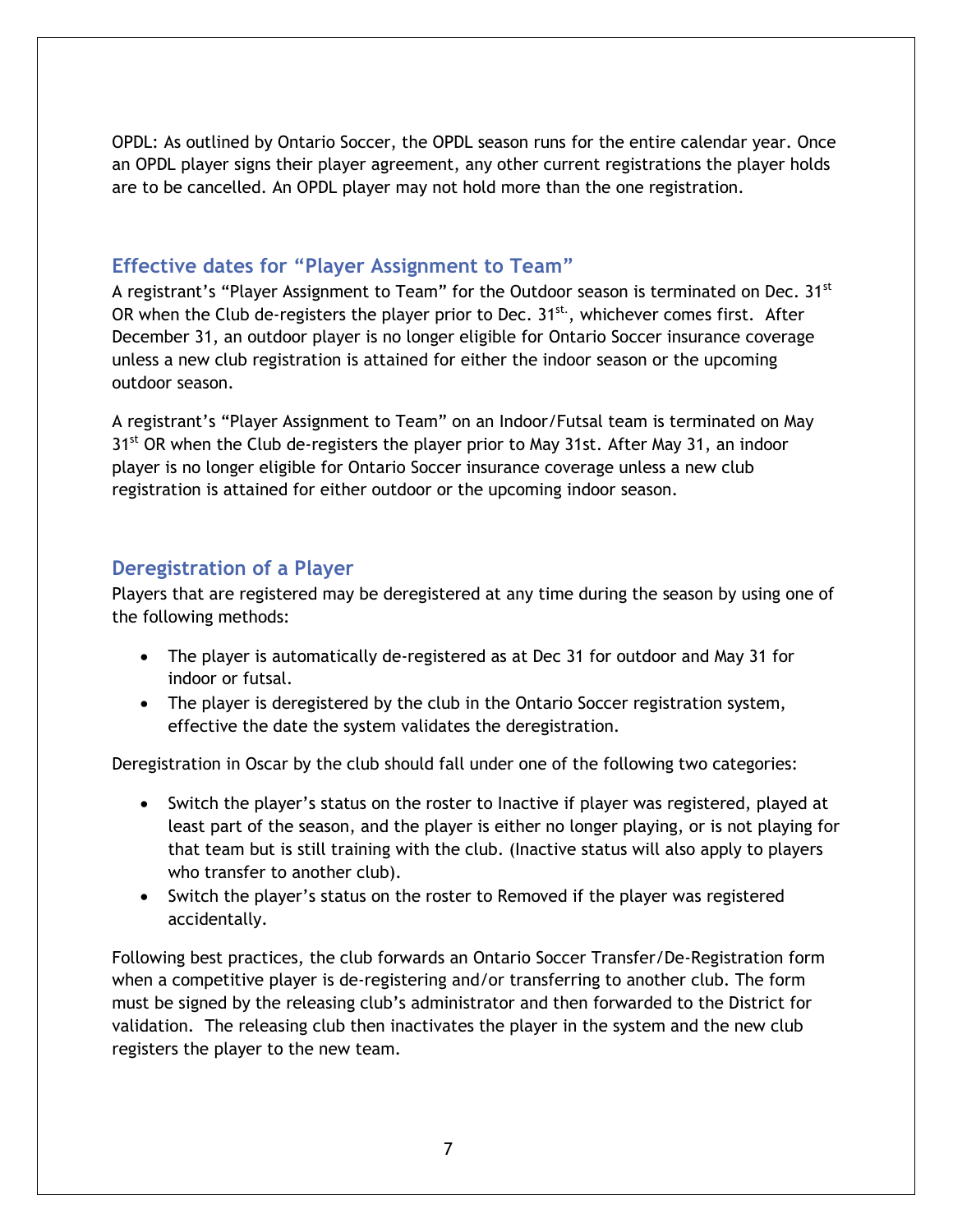### <span id="page-8-0"></span>**Registration Permits**

Before using Short Term Registration Permits, Temporary Eligibility Permits and Transfers, check the applicable league or competition rules as they may have deadlines or restrictions.

#### <span id="page-8-1"></span>**Temporary Eligibility Permits (TEP)**

Subject to the competition rules, a TEP is required for a player U13 and older, who is registered in the current season with one club and wants to play a limited number of games for another club.

For League play, the player may only play up for a higher-level club team of a Club other than the one which he/she is registered with as defined by OS. (This does not include the age of the player. For example, if a seventeen-year-old is playing on an adult provincial team, the player cannot be used to play on any U18 district or regional or provincial team. The player may only play on another senior team in a lower tier of play.)

For other competitions such as exhibition games and tournaments, the player plays as a guest player for a Club other than the one which he/she is registered with.

The TEP Form can be obtained from the EODSA website. The receiving club fills out the form and sends it to the releasing club for authorization. The releasing club authorizes the form and submits it to their District for validation.

The receiving Club must obtain a copy of the approved TEP to accompany the ID Card so that the player will be eligible to play; following the game, this copy should be affixed to the game sheet.

There is a fee associated with the permit which will be billed to the receiving club. Please check the EODSA website for the current fee.

A player is entitled to three TEPs per season. The TEPs may be used for 3 League Games/3 Exhibition Games/3 Tournaments or a combination of any of the three.

A TEP used for a tournament permits a player to play all games in the sanctioned tournament.

A TEP is not permitted for amateur cup competitions.

A TEP is not permitted for grassroots players (U12 and younger).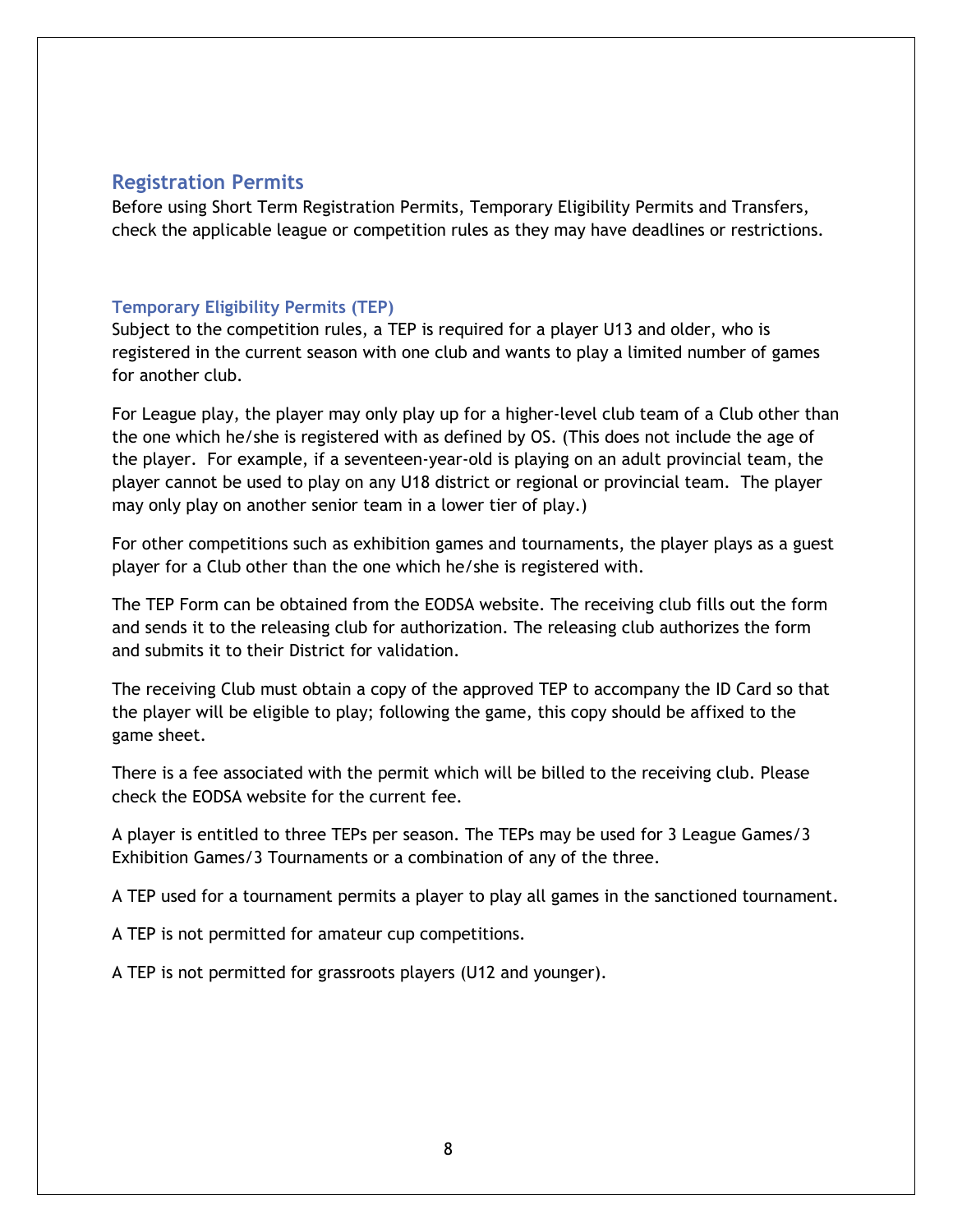#### <span id="page-9-0"></span>**Short Term Registration Permit (STRP)**

An STRP entitles a player who is not registered with Ontario Soccer or another provincial association affiliated with Canada Soccer and who does not required an ITC, to temporarily register and play a limited number of games for a club team. The STRP Form can be obtained from the EODSA website and shall be fully completed and signed by the player:

An STRP entitles a non-registered player to play three games for a registered team during a thirty-day period or to play specifically in a tournament.

The player is permitted two STRPs per season, (unless for tournament play, in which there is no cap). Each STRP in the current season must be with a different Club/Academy. The two 30-day periods will not overlap.

As outlined in the Ontario Soccer Operational Procedures manual, an STRP is permitted subject to competition rules – at league games, exhibition games, and tournament games.

There is a fee associated with the STRP, which will be billed to the club. Please check the EODSA website for the current fee.

## <span id="page-9-1"></span>**Player Transfers**

The Player shall give the club notice in writing of intent to transfer. The OS Transfer/De-Registration form can be obtained from the EODSA website.

The OS Transfer/De-Registration form is filled in by the player and the receiving club and subsequently sent to the releasing club for authorization – to be signed by the releasing Club Administrator. The coach's signature will not be accepted. The releasing Club is to release the existing player ID to the player or guardian with the authorized player transfer form.

The form is then sent to the district for validation. If all is in order, the District will validate the transfer form and send it back to the releasing club. The releasing club will "inactivate" the player in the system and forward the authorized form the receiving club.

A player is entitled to the following transfers:

- Between teams within the same Organization–Based on the limitations of the Club and competition of the applicable team
- Between Organizations within the same District Association-Two transfers only during the current playing season within the jurisdiction of a District Association. However, a player once transferred cannot be transferred back to the team for which he was originally registered until a period of thirty days has elapsed.
- Between Organizations in Different District Associations-One transfer within the jurisdiction of Ontario Soccer, unless approved by Ontario Soccer with a valid rationale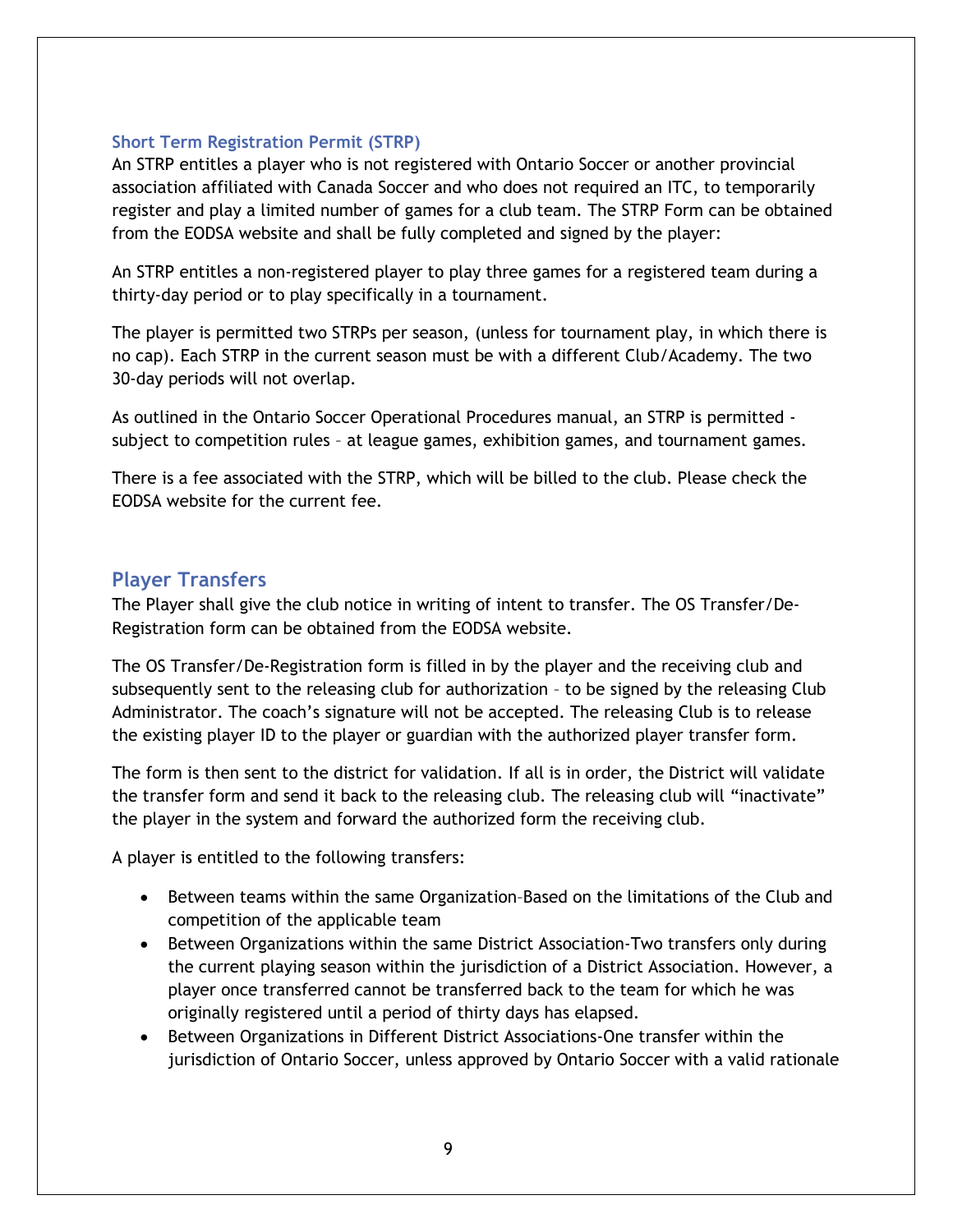### <span id="page-10-0"></span>**International Transfers (ITC)**

Communication regarding ITCs are restricted to players speaking to Clubs, Clubs to District and District to Province. Ie. Players are not to approach the District and Clubs are not to approach the Province.

#### <span id="page-10-1"></span>**FIFA Regulation**

Regulations of ITCs are based on FIFA's rules and are strictly enforced by the Canada Soccer and Ontario Soccer. If a player registers for an Ontario Club and it is later learned that she/he was ineligible to register in Canada because she/he was required to have an ITC, that player's registration will be voided for the season and her/his team will forfeit all games in which this ineligible player played.

#### <span id="page-10-2"></span>**ITC Requirements**

An ITC is required for players over the age of 10, who have previously registered with another national association and are now requesting to register to play within Canada.

Clubs registering players without the required ITC, even if the player played for another Canadian club without pursuing the ITC, will be subject to discipline for playing an ineligible player.

If the player indicates on their registration form that they have previously been registered to play soccer with another national association, it is the responsibility of the Club to check with its District Association to ensure that the player has obtained an International Transfer from that other National Association.

If the player indicates on their registration form that they did not register to play soccer with another national association and it is later proven that the player did register to play soccer with another National association, the player will be charged with Misconduct Type 1.69 and will be required to attend a discipline hearing and if found guilty, could be suspended from all soccer activities for a period of six months. Notwithstanding Discipline Policy 3.1, the player shall be disciplined as if she/he was a registrant because the person completed one of the applicable registration forms.

#### <span id="page-10-3"></span>**How To Obtain an ITC**

ITC applications are submitted online, through the CTMS system.

In order to ensure the protection of minors, the following documentation is required for minors aged 10-17 and must be uploaded to the ITC:

• Proof of Birth Date (Birth Certificate) – Player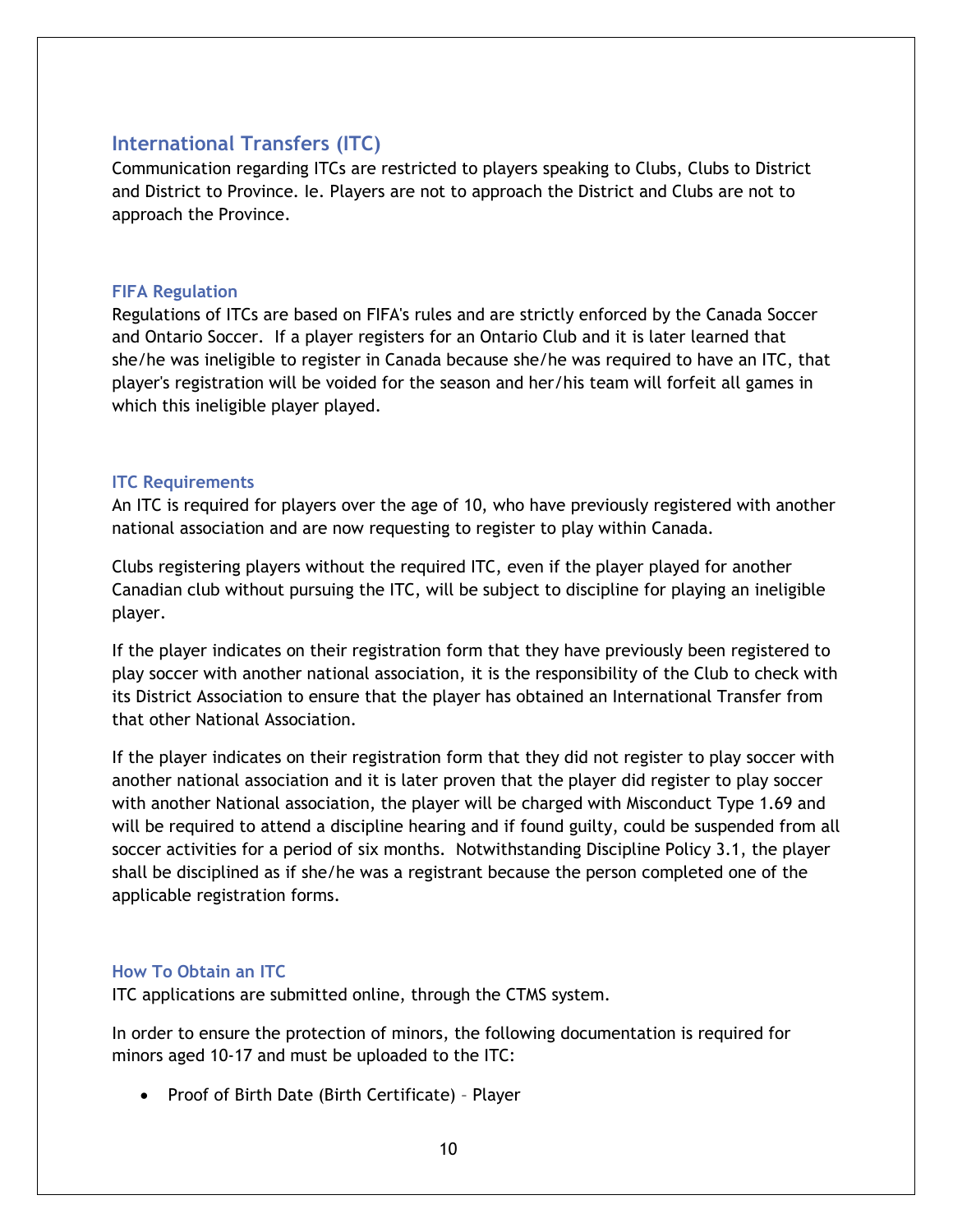- Proof of Identity & Nationality Player
- Proof of Identity & Nationality Parents
- Employment Contract Player and Parents
- Work Permit Player's Parents
- Proof of Residence Player's Parents
- Proof of Distance for 50km rule (e.g., as from Google Maps
- Parental Authorization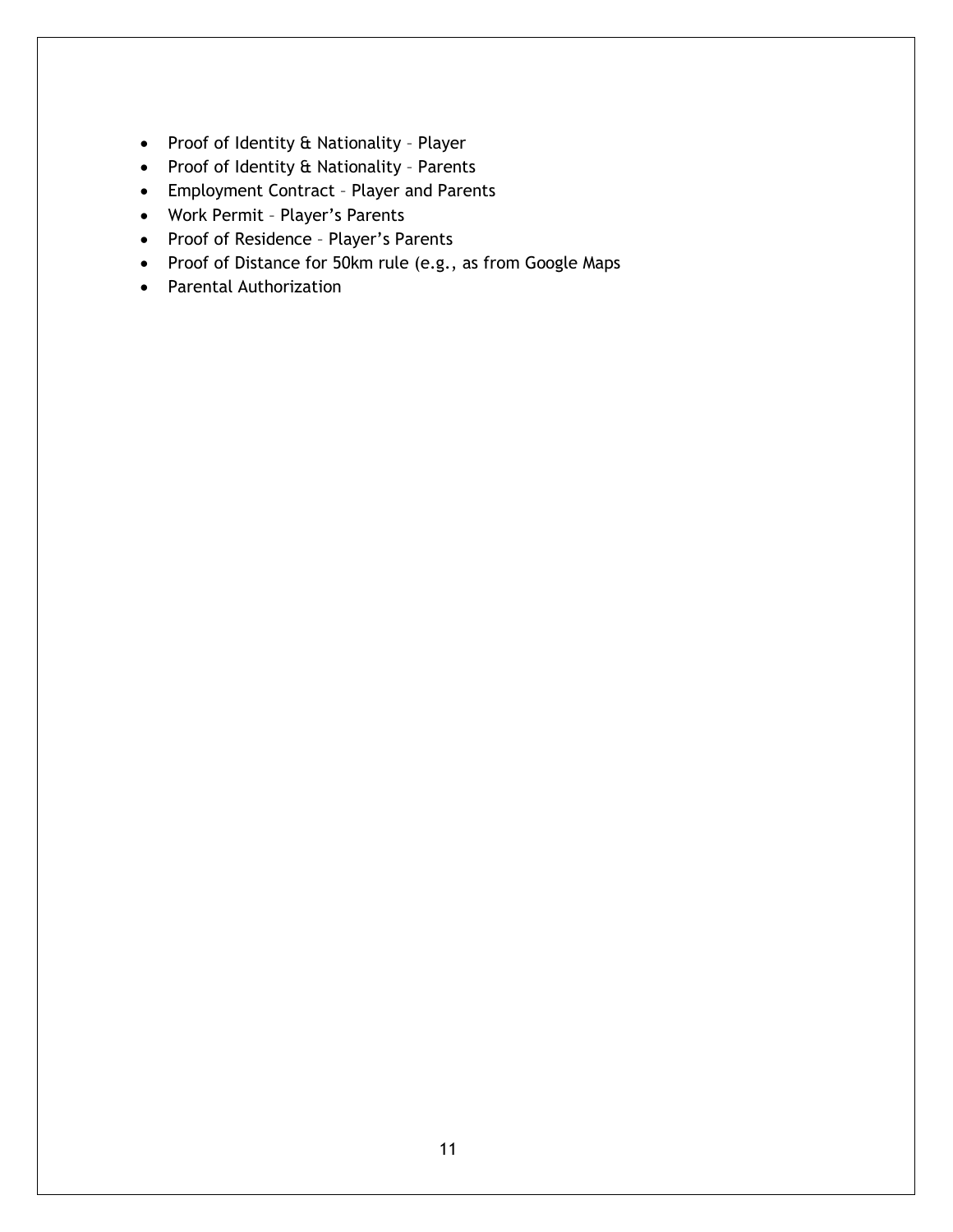# <span id="page-12-0"></span>**TEAM OFFICIALS**

# <span id="page-12-1"></span>**Coach Certification**

Volunteer screening is required for all competitive youth and development team officials. Clubs determine their own volunteer screening requirements for recreational players. Screening is completed by the Club and its privacy officers.

Youth Recreational head coaches and assistant coaches must have valid Respect in Sport Certification. RIS certification expires after 5 years and must be re-done.

Coaches must annually confirm review of Ontario's Concussion Awareness Resources.

It is the Club's responsibility to ensure that all coach certifications are up to date and that new certifications or licenses have been scanned and sent to the District.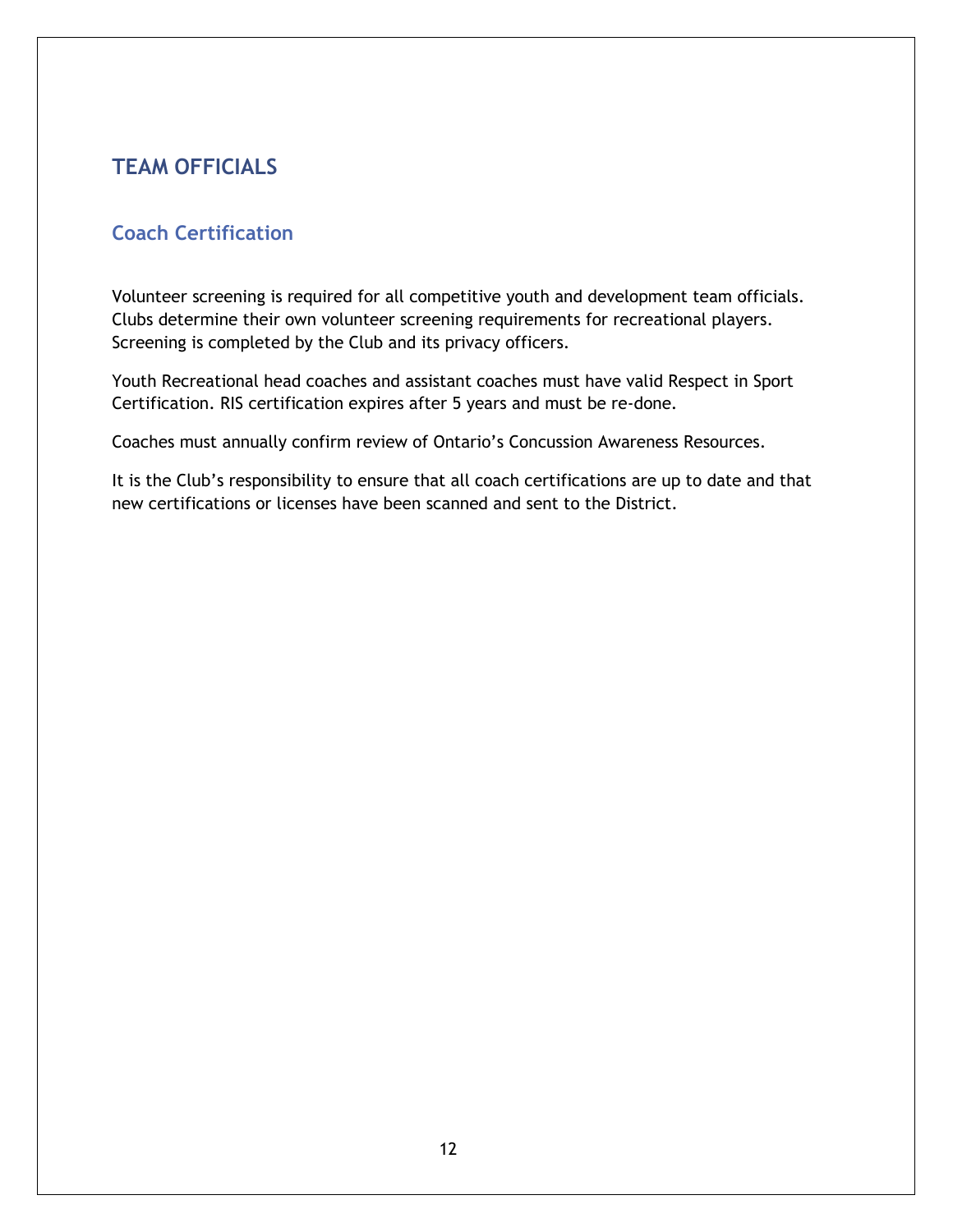| <b>Division</b>                                    | RIS* | <b>MH</b> | <b>MED</b>       | <b>Fundamentals</b> | <b>LTT</b> | <b>SFL</b> | <b>CSA C</b><br>or<br>Prov<br>PreB | <b>Ntl</b><br>Youth | <b>Ntl Youth</b><br>/USSF B/UEFA<br><b>B</b> /Youth |
|----------------------------------------------------|------|-----------|------------------|---------------------|------------|------------|------------------------------------|---------------------|-----------------------------------------------------|
| U8 recreational                                    | yes  |           |                  |                     |            |            |                                    |                     |                                                     |
| U8 district<br>development                         | yes  | yes       | yes              | yes                 |            |            |                                    |                     |                                                     |
| U9 to U12 recreational                             | yes  |           |                  |                     |            |            |                                    |                     |                                                     |
| U9 to U12 district<br>development                  | yes  | yes       | yes              |                     | yes        |            |                                    |                     |                                                     |
| U13 to 18 recreational                             | yes  |           |                  |                     |            |            |                                    |                     |                                                     |
| $\overline{U13}$ to senior comp<br><b>District</b> | yes  | yes       | in class<br>only |                     |            | yes        |                                    |                     |                                                     |
| $\overline{U13}$ to senior comp<br>Regional        | yes  | yes       | in class<br>only |                     |            | yes        |                                    |                     |                                                     |
| U13 OPDL Head Coach                                | yes  | yes       | yes              |                     |            | yes        |                                    | yes                 |                                                     |
| U14-17 OPDL Head<br>Coach                          | yes  | yes       | yes              |                     |            |            |                                    |                     | yes                                                 |
| <b>OPDL Assistant Coach</b>                        | yes  | yes       | yes              |                     |            |            | yes                                |                     |                                                     |

#### <span id="page-13-0"></span>**Head Coach or Assistant Coach Certification requirements**

These requirements are for outdoor and indoor soccer, and futsal

\* RIS expires after 5 years and must be re-done

Note:

Coaches can be designated as the Head Coach for a maximum of two outdoor teams in any one season, with one or more Clubs.

Two technical staff may be validated per club as Technical Director/Club Head Coaches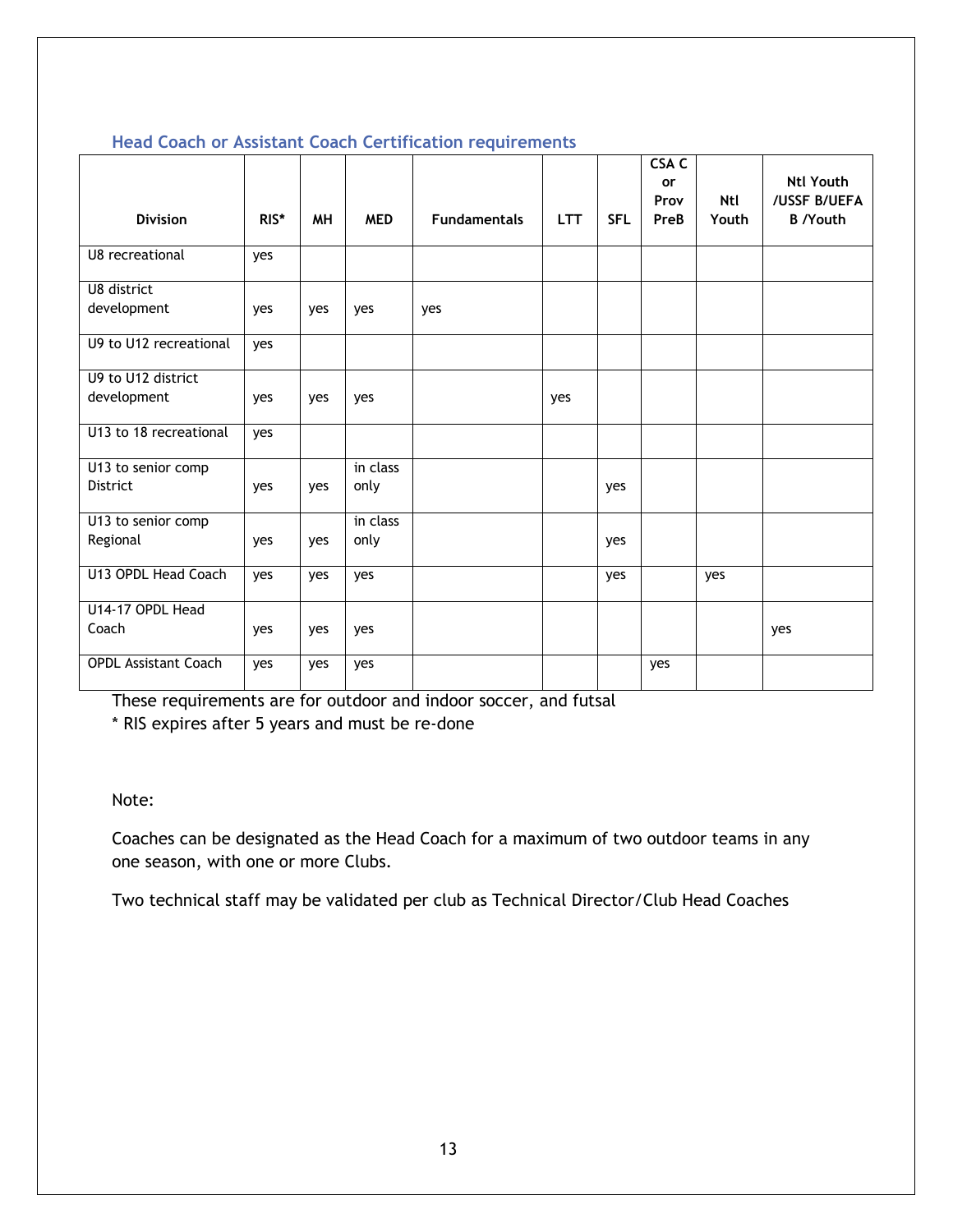# <span id="page-14-0"></span>**TEAMS**

## <span id="page-14-1"></span>**Team Naming Convention**

All Teams entered in OSCAR must follow this naming convention:

Youth Team Names, development and competitive: Club (Acronym is acceptable), Gender (M/F), YOB, League, Division, Team Identifier Eg: OISC M2006 EODSL C1 Black

Youth Team Names, recreation: Club (Acronym is acceptable), Gender (M/F),YOB,Division, Team Identifier eg: OISC M2006 U13 Cosmos

Adult Team Names, OCSL and NCISL: Club (Acronym is acceptable, Gender (M/F), Category (Open, MO35 . . .), League, Division, Team Identifier eg: OISC M Open OCSL C1 Arrows

Adult Team Names, club recreation: Club (Acronym is acceptable), Gender (M/F), Division, Team Identifier eg: OISC WO30 Tornados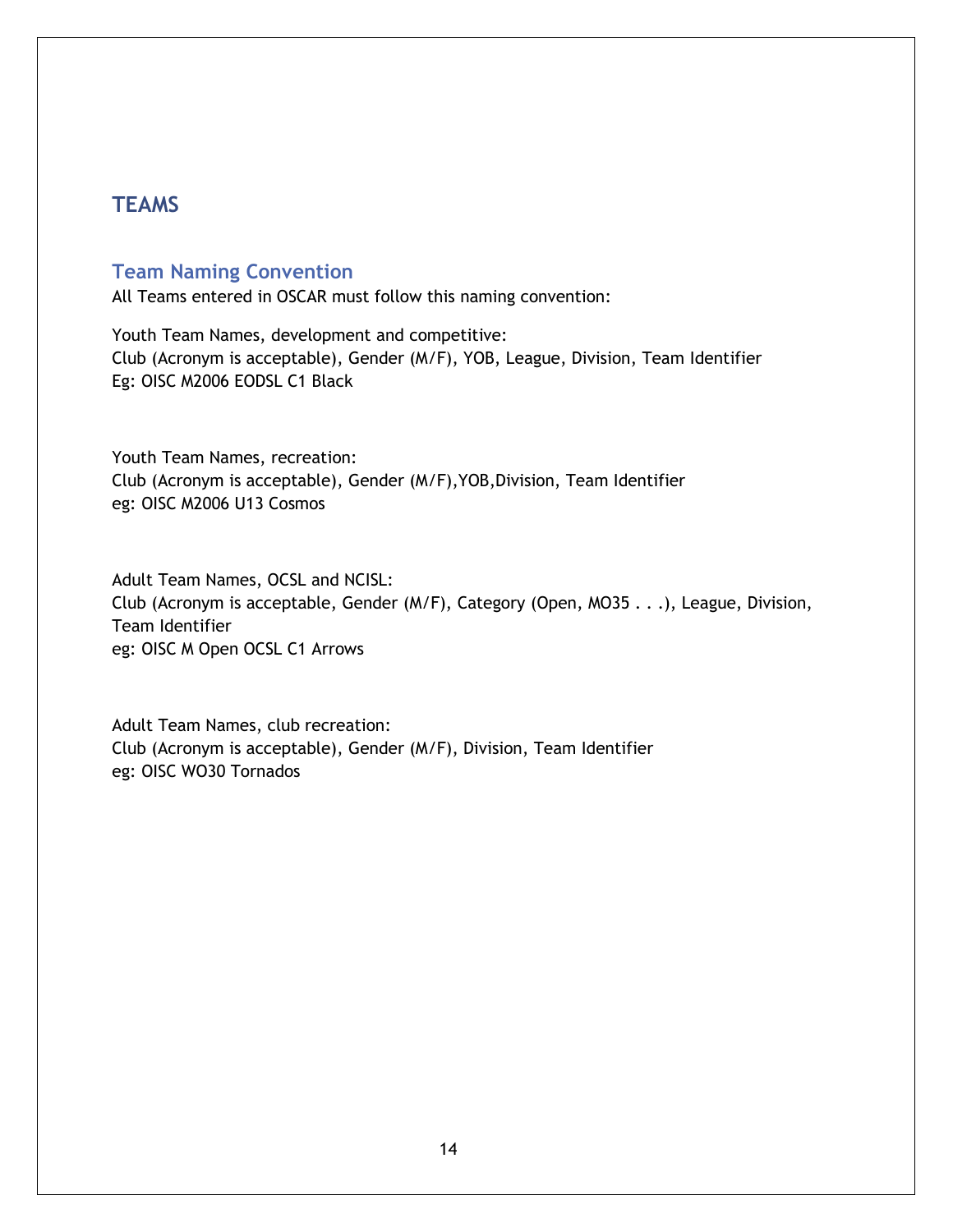## <span id="page-15-0"></span>**Minimum and Maximum Players Registered on a Squad/Team**

|                                      | Minimum    | Maximum     |
|--------------------------------------|------------|-------------|
| $5 \vee 5$ (with GK) Game Day limits | 7 Players  | 10 Players  |
| 7 v 7 (with GK) Game Day limits      | 9 Players  | 12 Players  |
| 9 v 9 (with GK) Game Day limits      | 12 Players | 16 Players  |
| Youth Indoor small sided             | 7 Players  | 18 Players  |
| Youth Indoor 11 v 11,                | 11 Players | 20 Players* |
| Senior Indoor Small sided            | 7 Players  | 25 Players  |
| Senior Indoor 11 v 11                | 11 Players | 25 Players  |
| <b>Youth Futsal</b>                  | 5 Players  | 18 Players  |
| Senior Futsal                        | 5 Players  | 25 Players  |
| Youth Comp Outdoor                   | 11 Players | 20 Players* |
| Youth Rec Outdoor                    | 11 Players | 25 Players  |
| Senior Comp and Senior Rec Outdoor   | 11 Players | 25 Players  |

\* Twenty (20) players may be allocated to the official roster, but the maximum game day roster is 18.

The complete "pool of players" for a development team in the U12 and younger age divisions is to be submitted on the official 'division' roster. Coaches for the division are also to be allocated for each squad onto this roster. (One head coach or assistant coach per squad registered in the EODSL league).

Squads in associated age divisions can use any players from the official division roster to appear on the game sheet as long as the player stays within the maximum allowable number of competition days (ie they can play up or down within the club's existing squads within the tiers of the division).

#### <span id="page-15-1"></span>**Deadline to Add Players to Roster by League:**

| $\bullet$ ERSL | July 31 |
|----------------|---------|
| $\bullet$ OCSL | July 31 |
| • EODSL        | July 31 |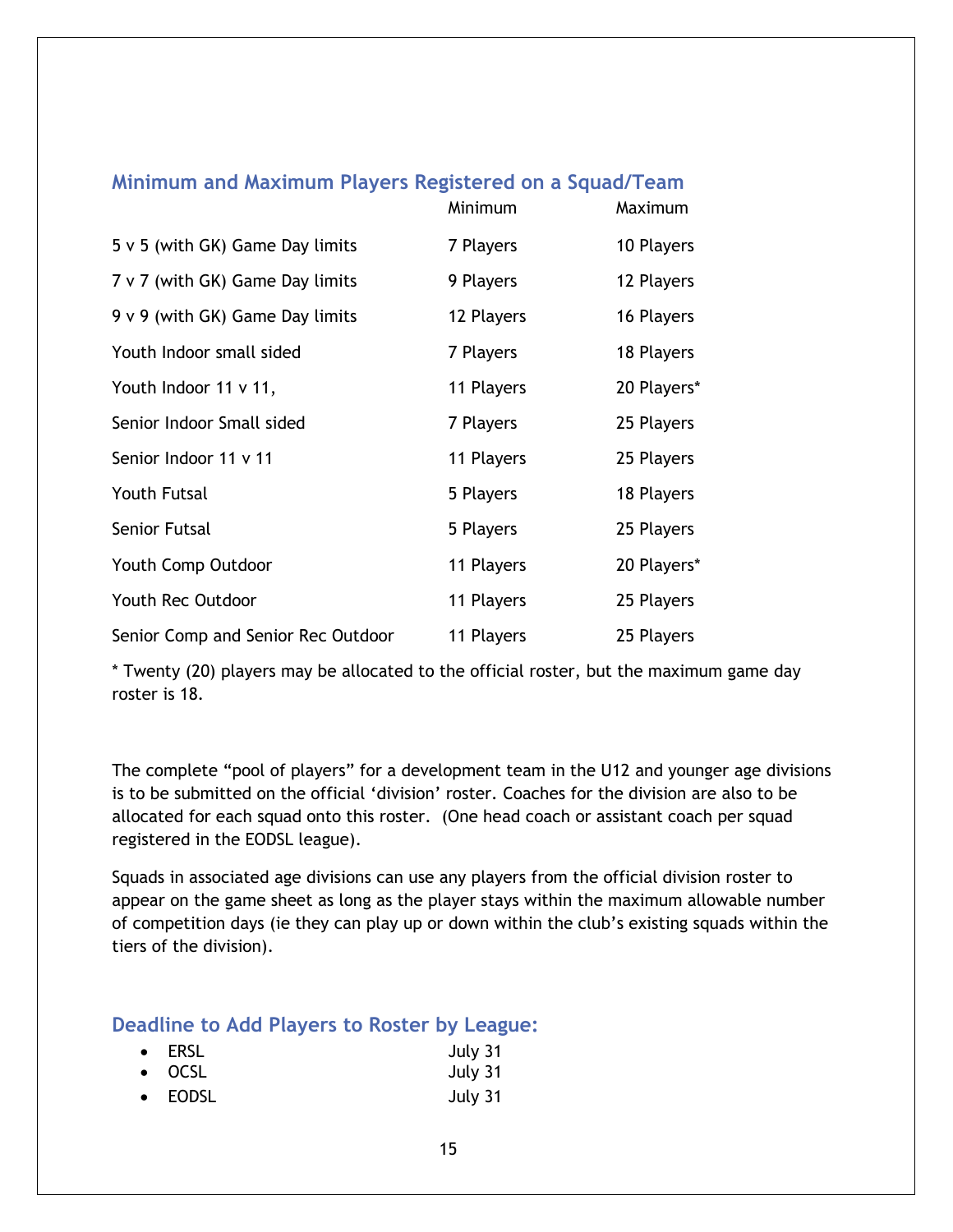## <span id="page-16-0"></span>**Team Roster**

A valid TRR is one that includes the correct minimum and maximum number of players, has a properly certified Head Coach (for Competitive and development teams) and has the League/Division included in the team's name.

# <span id="page-16-1"></span>**Allowable Travel**

| <b>Age Division</b> | <b>Recommended Travel Time</b>                                                                                              | Districts Allowable by EODSA             |
|---------------------|-----------------------------------------------------------------------------------------------------------------------------|------------------------------------------|
| <b>U8 &amp; U9</b>  | Under 60 minutes one way                                                                                                    | SOSA                                     |
|                     | May apply for 2 memorable events<br>within Ontario                                                                          |                                          |
| U10 & U11           | Under 60 Minutes one way                                                                                                    | SOSA                                     |
|                     | May apply for 2 memorable events; 1<br>within Ontario and 1 within North<br>America                                         |                                          |
| U12 & U13 (if 9v9)  | Under 60 Minutes one way                                                                                                    | <b>SOSA</b>                              |
|                     | May apply for 4 Memorable Events<br>which may include up to 4 within<br>Ontario, 2 within North America, 1<br>international |                                          |
| U13 & Up            | <b>Ontario Soccer Guidelines for Travel</b><br>Apply; permitted to leave Ontario<br>and Canada                              | Permitted to leave Ontario and<br>Canada |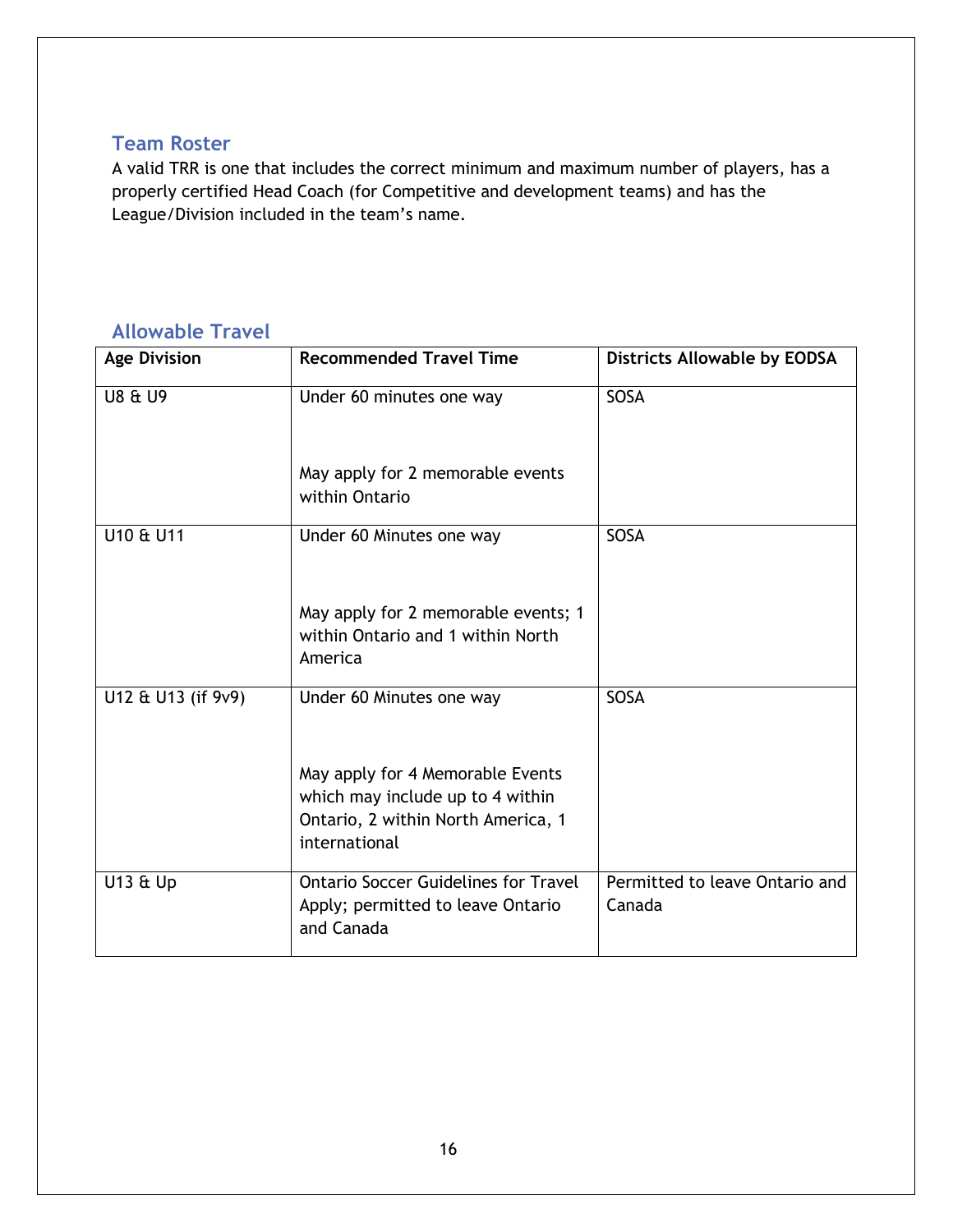# <span id="page-17-0"></span>**ATF & AHEG Permit Approval Procedure and Timelines**

#### <span id="page-17-1"></span>**General Information for Using the Ontario Soccer CTMS system**

ATFs and AHEGs will be submitted through the CTMS system. Here is the process:

- 1. The team official will complete and submit the online application, ensuring the team roster has been uploaded to the application
- 2. The Club Administrator will review the application, with an opportunity to edit incorrect or missing information. The Club Administrator will then approve (or decline) the application.
- 3. The Club must then notify the EODSA by email that there is an application to approve. CTMS does not send notifications
- 4. The District will review and approve (or decline) the application
- 5. Ontario Soccer and Canada Soccer will inspect and approve (or decline) the application for travel outside of Ontario, Canada and USA

If the application is declined at any point in the approval system, a notification will be sent to the user who filled in the application. A note will be added to indicate why the application was declined, and the applicant may edit and re-submit the application, which will show up under a new application number

There is a fee associated with all applications. International and provincial applications will incur additional Ontario Soccer and Canada Soccer administration fees as appropriate

All Tournaments/Festivals and exhibition games will be conducted in accordance with the Ontario Soccer Published Rules for Competitions. It is not permissible for teams to attend unsanctioned tournaments

EODSA Club teams must apply and receive District approval for any sanctioned competitions they wish to participate in and that are outside the District boundaries

#### <span id="page-17-2"></span>**Applications To Travel (ATF)**

The ATF must be completed and club-approved in the system for the District to process no later than:

- 7 days before travelling to another District, Province or the U.S.A.
- 21 days before travelling to another country outside of Canada or the U.S.A.

Travel applications for exhibition games outside the EODSA boundaries must have an approved AHEG uploaded to the application to be District approved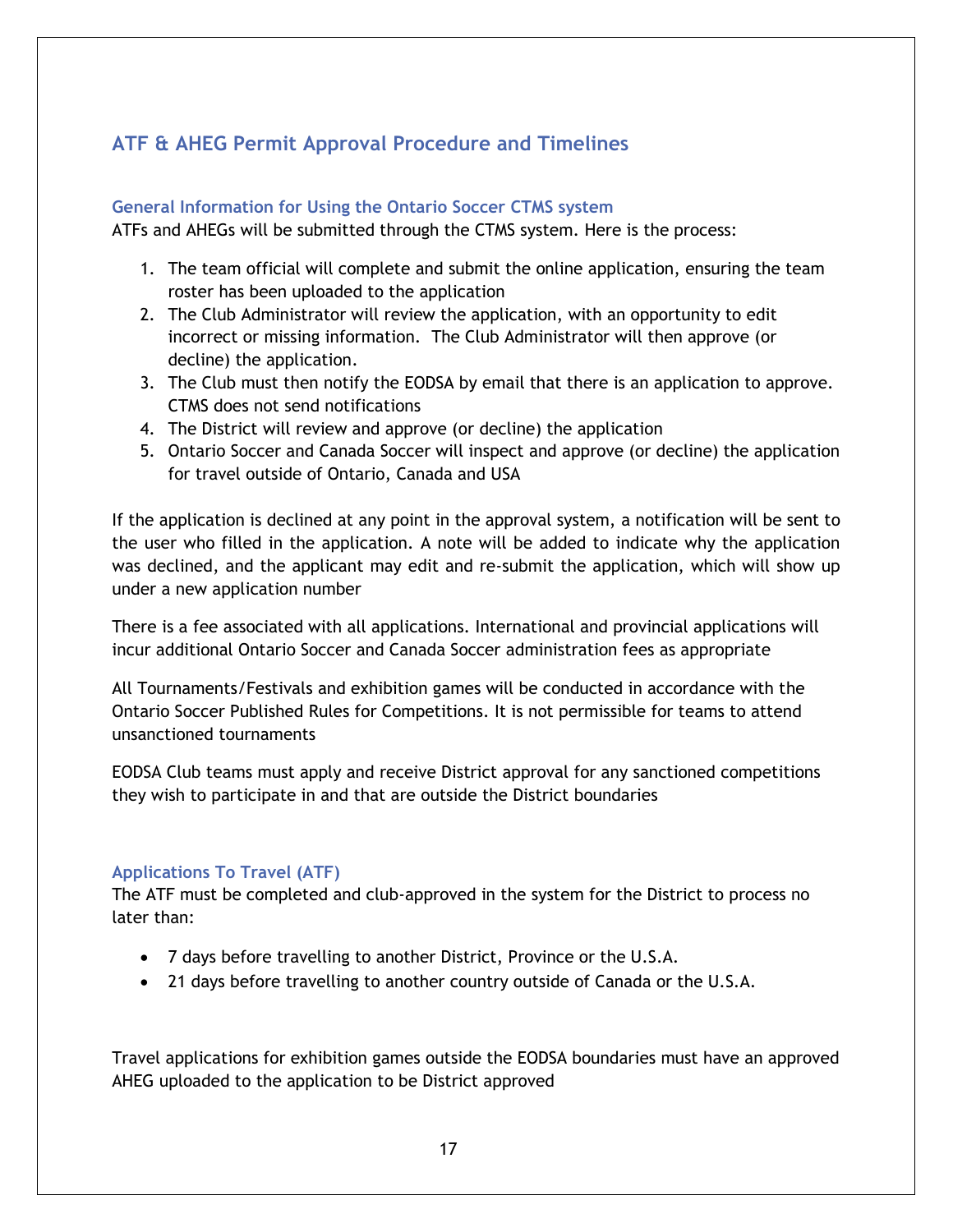Clubs must submit all TEPs or STRPs for guest players when submitting an ATF

Clubs applying to travel outside of Canada must upload proof of player and team staff travel medical insurance – either a summary form (attached) signed by all parents or team insurance purchased through an outside party. Team insurance can be purchased through the Ontario Soccer website.

The following documents must be uploaded for international travel applications, which will further require Ontario Soccer as well as Canada Soccer approval:

- A Team Roster Report (SportsEngine) (for team registration verification purposes only)
- A copy of the sanctioning document for the approved competition
- A copy of the Competition Rules for the competition
- A copy of the team's travel insurance (either as a team, or individual names, insurance providers and policy numbers) A summary form for parental signatures may be uploaded (see next page), or the team can purchase insurance through Ontario Soccer's insurance tool for each of the participants and the summary form uploaded to the application.
- A copy of the Canada Soccer Travel Application Form

OPDL teams are required to gain written consent from the OPDL to travel to non-OPDL tournaments and showcases. Unless the ATF is for an OPDL Target Showcase, written consent is to be uploaded to the on-line Application to Travel Form.

#### <span id="page-18-0"></span>**Exhibition Games**

An Under 8 team is eligible to play in an exhibition game providing that the criteria outlined in the LTPD matrices are being followed, including the maximum competition days per season.

The EODSA will review and approve AHEGs for matches where visiting teams are from within Ontario; OS will review and approve AHEGs for matches where visiting teams are from outside Ontario; and Canada Soccer will review and approve AHEGS for matches where visiting teams are from outside Canada.

All exhibition games require an Ontario Soccer Registered Referee to officiate the game (please contact your Club or District Referee Assignor to assign a referee). All players including TEP and Call-Up players must be registered with OS and possess a player ID validated by the District prior to participating in an exhibition game.

For matches where both teams are EODSA teams, one team will be designated as the "Home Team" and must apply to the District for an AHEG to host the Exhibition Game.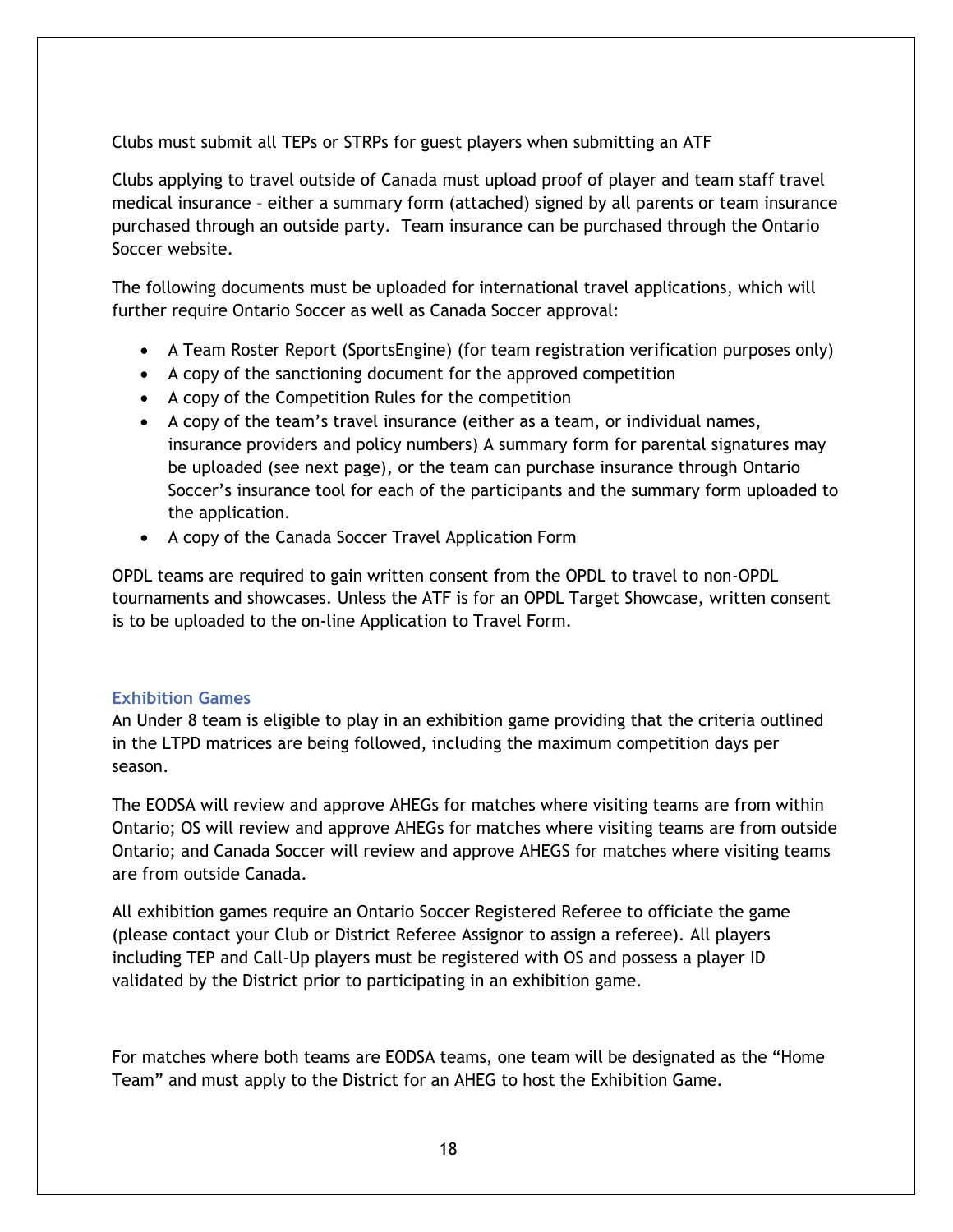For matches where the visiting team is from outside EODSA, the AHEG must be submitted online and approved by the club at least 2 weeks prior to the Exhibition game. The District Office will approve the AHEG, the host team will forward a copy to the visiting team, and the visiting team will upload it to their ATF for their District's approval.

OPDL teams may organize exhibition games according to the following schedule, provided both teams are registered with their District (an AHEG is not required):

- From January 1st to the Wednesday before the first OPDL Match of the year
- On Wednesdays or Thursdays before long weekends,
- From six weeks after the last OPDL match played until December 31st.

OPDL teams wishing to play other OPDL teams must obtain an AHEG.

#### <span id="page-19-0"></span>**Exhibition Game Sheet Responsibilities**

The EODSA Club Team that hosted the Exhibition Game must mail or scan/email the completed game sheet back to the EODSA within 3 days of the game. The game sheets must include the following PRINTED CLEARLY and must remain on file for insurance purposes for 10 years:

- All Players' names & Ontario Soccer registration numbers
- All Team Officials' names & Ontario Soccer registration number
- All Game Officials' names & Ontario Soccer registration numbers
- All Special Incident Reports, Caution, Dismissal & Referee Assault Forms
- All personal injuries must be reported in written form to the EODSA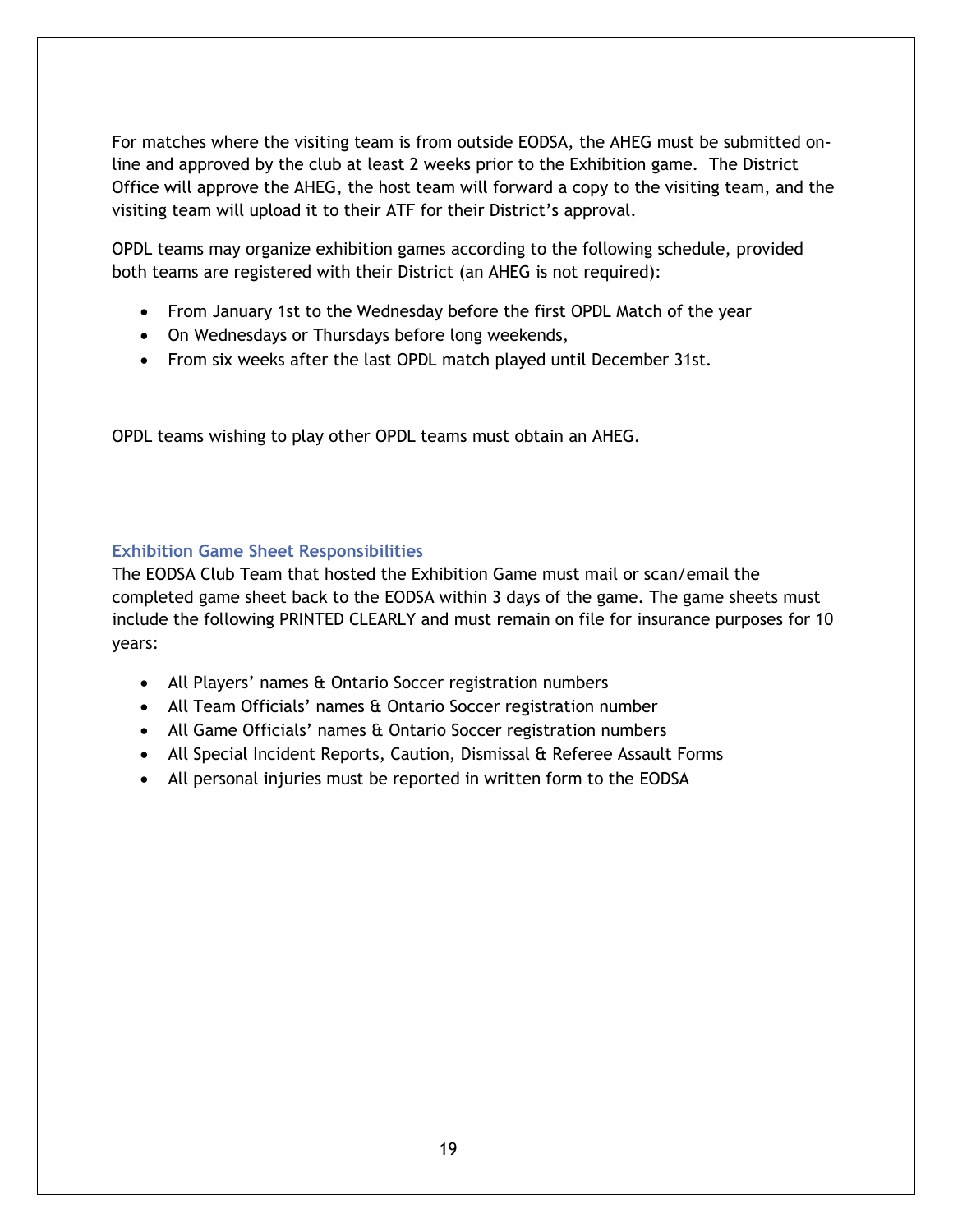# <span id="page-20-0"></span>**CLUB**

### <span id="page-20-1"></span>**Registration of Club Administrators and Volunteers**

Club Administrators, Club Board of Directors and other Volunteers who assist in running the Club and are not specifically allocated to a team must be registered in the system to be considered members of Ontario Soccer. You can do this in the Sports Engine system by creating a 'team" under the 'Other Volunteers" division.

Screening of staff and volunteers is the responsibility of the Club and is to be performed as required, by the Club Privacy Officers.

#### <span id="page-20-2"></span>**Invoicing**

Ontario Soccer invoices the EODSA monthly. Each month will capture any net new registrations and/or changes to current registrations. The EODSA will invoice the Clubs accordingly. Payment is due within 30 days.

There will be a final invoice at the end of each season for the SportsEngine SaaS fee. The SaaS fee is collected by EODSA on behalf of Ontario Soccer for SportsEngine.

ATF, AHEG and ID Card invoicing will be completed quarterly.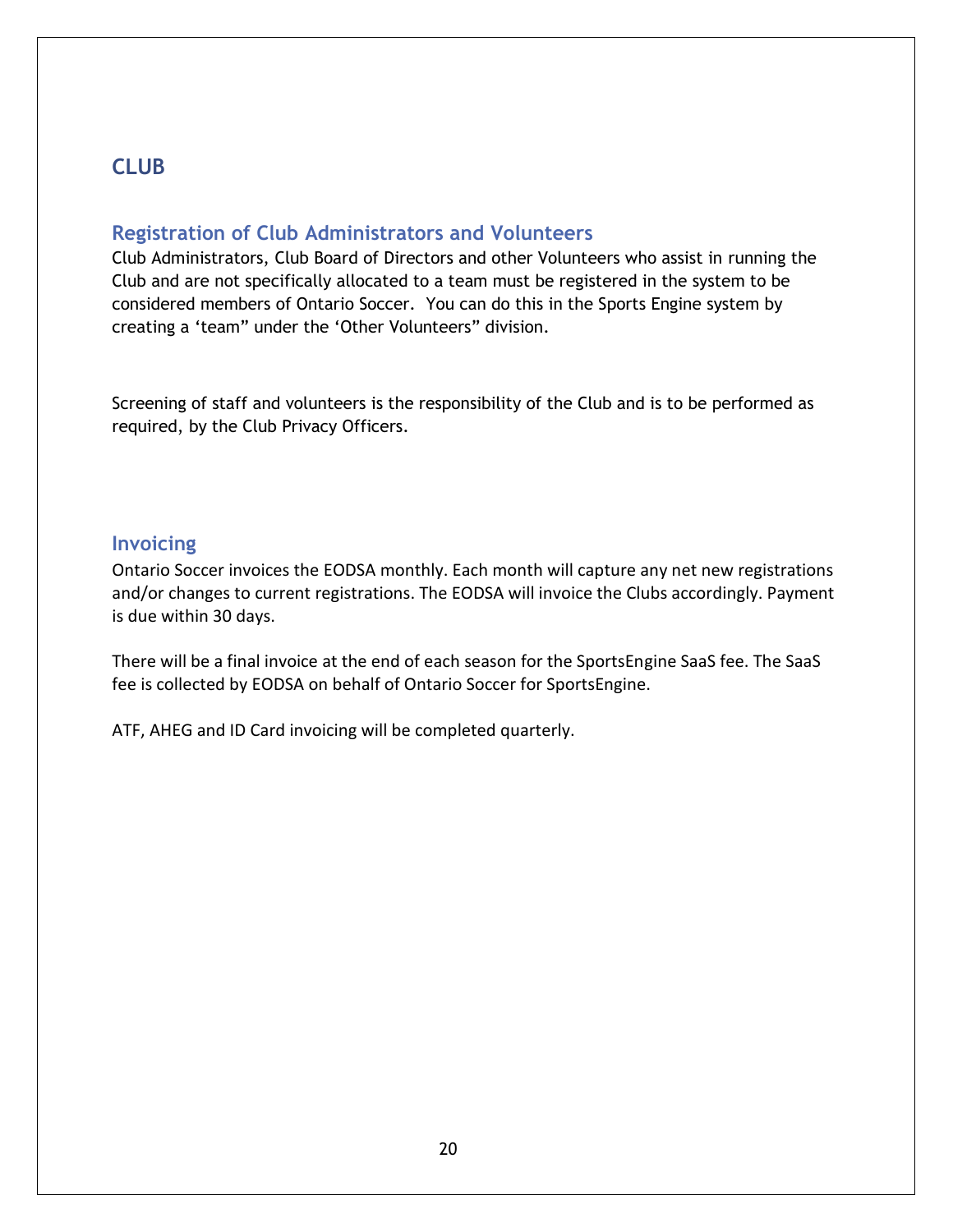# <span id="page-21-0"></span>**ID Cards**

The EODSA intends to create digital cards only in 2022. Existing plastic cards will still be valid if they haven't expired. The only exception to creating digital cards only will be for teams travelling to out of district tournaments or Ontario Cup. We will be advising Clubs on the best method for current card owners to have their ID number available on the league website. This is a work in progress, and we will be prepared for the outdoor season. The ID Card application page is currently closed.

### <span id="page-21-1"></span>**Identification requirements by league**

<span id="page-21-2"></span>**EODSL U13 and older and ERSL** - player and team official identification and an approved official roster including all players and team staff must be available for inspection prior to any competition.

<span id="page-21-3"></span>**EODSL U12 and younger** - identification is not required for players or team officials. A TRR including all players and team coaches must be available for inspection prior to any competition.

<span id="page-21-4"></span>**OCSL** - player and team official identification and an approved official roster including all players and team staff must be available for inspection prior to any competitive event.

<span id="page-21-5"></span>**GLSL** - identification is not required for players or team officials. A TRR including all players and team coaches must be available for inspection prior to any competition.

<span id="page-21-6"></span>**VUSL** – identification is not required for players or team officials. A TRR is not required.

#### <span id="page-21-7"></span>**Ownership of the ID Card**

The ID card is the property of the individual and must be returned to the individual within five days of a written request if either a team or club official is holding the ID cards.

## <span id="page-21-8"></span>**Photo Requirements for ID Cards**

Follow the Ontario Soccer Published Rules regarding "Valid Photograph" guidelines:

- The photograph shall be a Passport Canada style photo cropped to show head and shoulders only
- The photograph must have been taken in the past six months
- The eyes must be open and clearly visible
- Glasses may be worn if the eyes are clearly visible
- Sunglasses are unacceptable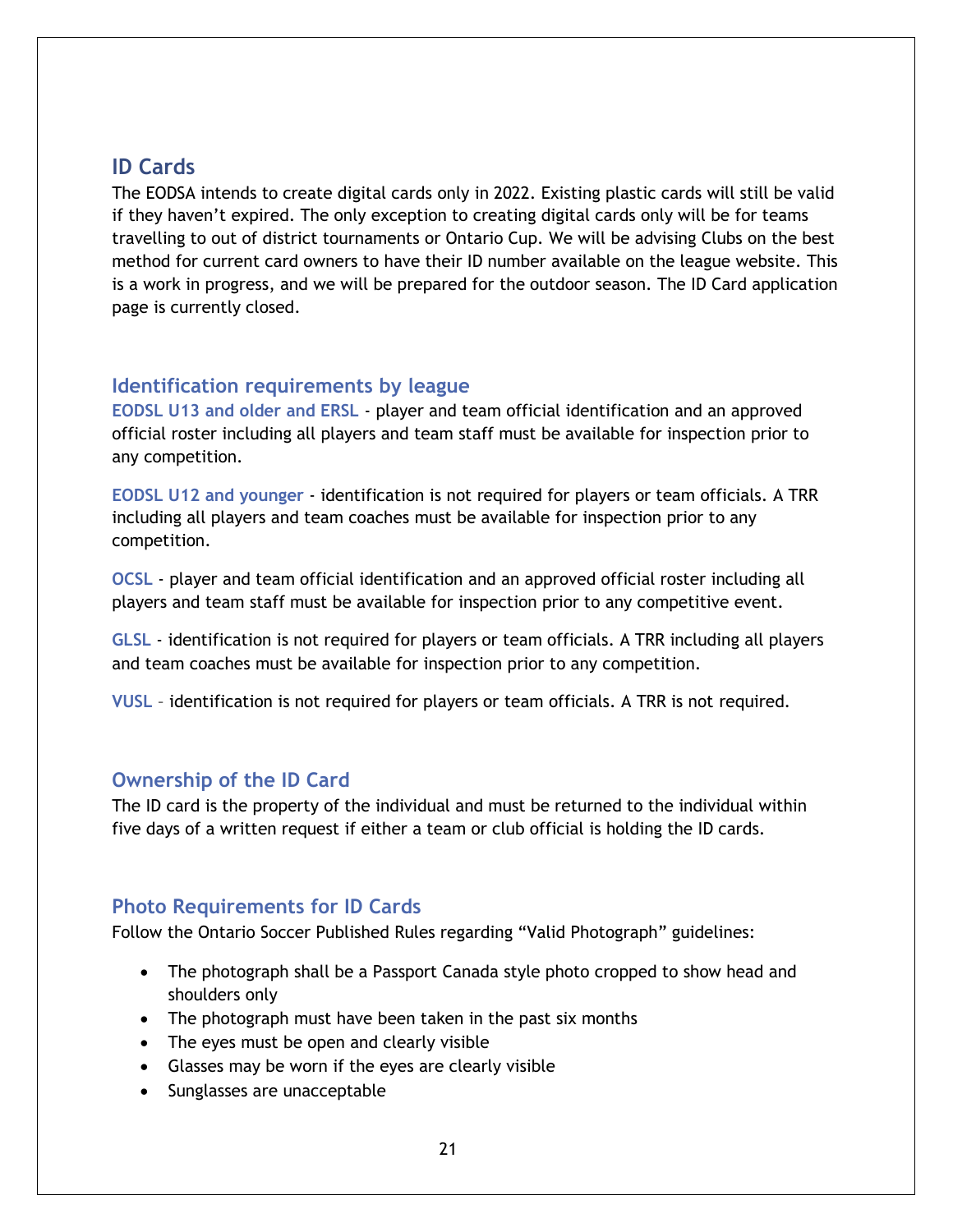- The photo must show a full front view of the face with both edges of the face showing clearly
- Black and white or colour photos are acceptable
- Hats or head coverings are not permitted except when worn for religious reasons
- Photocopies and scanned photos are not acceptable
- Photos must not be too dark or too far away as to not be able to recognize the person

ID Cards are valid for three years for a youth player and five years for a senior player or team official.

# <span id="page-22-0"></span>**Card Preparation**

ID Cards can be prepared either by Club administrators, team managers or individuals

<span id="page-22-1"></span>**Club Administrators and Team Managers**

- 1. Process one team at a time
- 2. Navigate to the EODSA ID card request website page
- 3. Choose 'Multiple Cards'
- 4. Choose group digital cards and 'Next'
- 5. Enter your contact information
- 6. Upload a .zip file with player pictures saved by SEOS# only (use the valid photo guidelines below)
- 7. Upload an excel file with the following information, using the template provided on the site (it is specific with regards to required fields):
- 8. Membership number (include letters SEOS before numbers)
- 9. First Name
- 10. Last Name
- 11. Date of Birth (format yyyy-mm-dd)
- 12. Gender

#### <span id="page-22-2"></span>**Individuals**

- 1. Navigate to the EODSA ID card request website page
- 2. Choose 'Single Card'
- 3. Choose your Club and individual digital card
- 4. Enter your contact information
- 5. Upload your photo following the valid photograph guidelines below
- 6. If your Club pays for ID cards you are finished, if your Club does not pay for ID cards, you will be prompted to enter payment information
- 7. Once this is completed your digital ID card will be available to your team. You will not receive a copy of your card; it stays in the system and is pulled onto gamesheets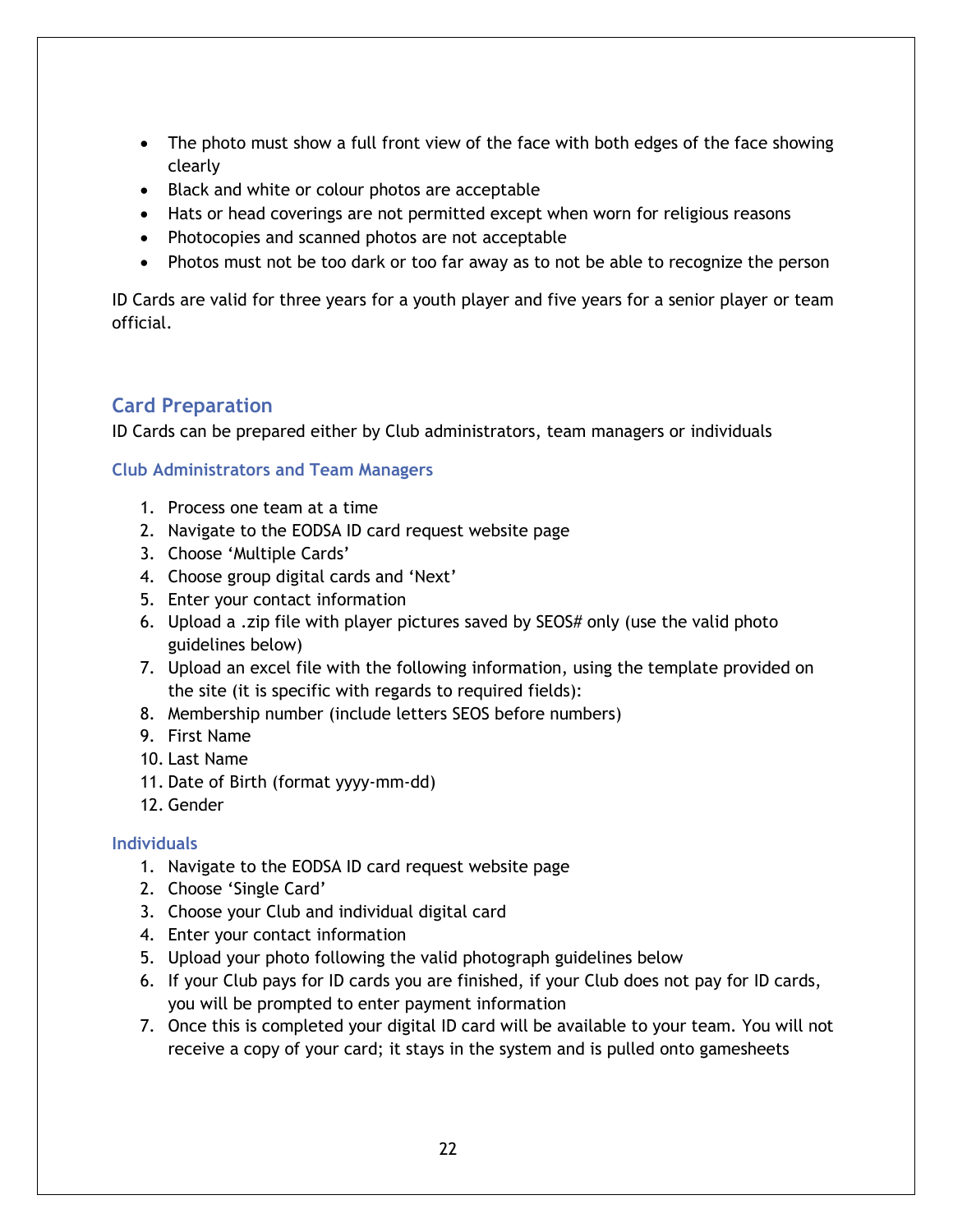# <span id="page-23-0"></span>**INSURANCE**

## <span id="page-23-1"></span>**Obtaining a Certificate of Insurance**

For a Club to obtain a Certificate of Insurance, typically requested by a facility before use, please follow the directions below:

- Complete a Certificate of Insurance Request (submit to EODSA).
- Once complete forward to the EODSA; operations@eodsa.ca
- The EODSA will verify that the club is in good standing and forward the request onto the insurance company.
- The insurance company will email the Club and EODSA a copy of the Certificate of Insurance within 24 hours of receiving the request.

# <span id="page-23-2"></span>**How to File an Accident Claim**

If a participant is injured, please follow the procedure outlined below. This is to be completed by the injured party and submitted by them not the Club. The Club has one page of the claim to fill out to verify that the injured participant was registered in the OS database at the time of the accident.

- 1. Complete ALL items on the [claim form](https://cdn3.sportngin.com/attachments/document/0132/9087/Ontario_Soccer_-_Accident_Claim_Forms__5pages_-_Sept.1.2017_.pdf)
- 2. Attach the following documents with the claim form
- 3. Copies of fully itemized medical bills/receipts. Itemized bills must show patients name, date of service, type of service rendered
- 4. Physician/Dentist's Statement indication the diagnosis or nature of the condition being treated and the providers name and address
- 5. Copies of the explanation of the benefits received for any and all other insurance carrier(s) to which this claim has been made or denied by the first payer(s)
- 6. Send the Completed and Signed claimed form and all the required documents to the insurance company.

Please remember to retain a copy for your records.